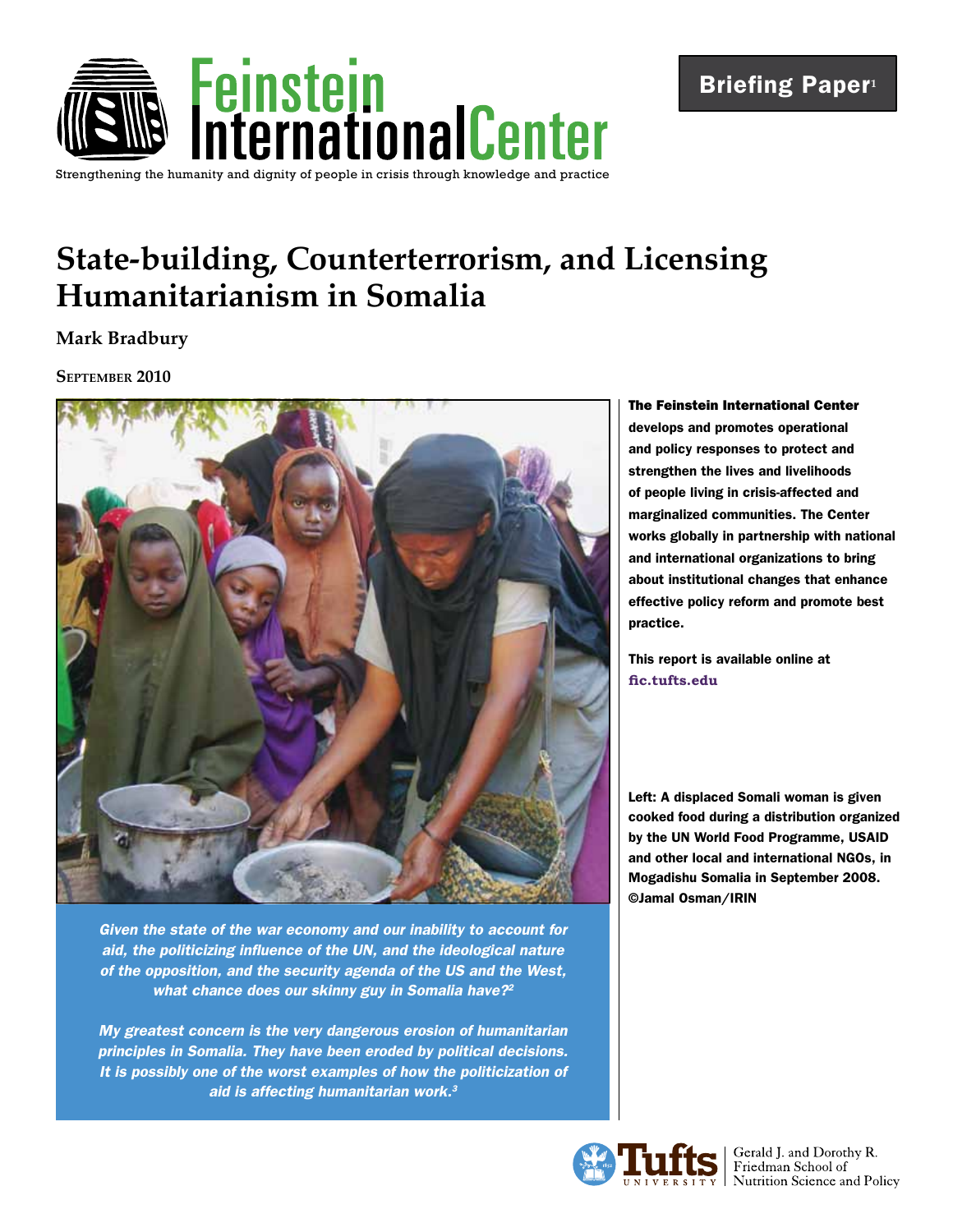# **Background: Implications of Recent Crises for the Future of Humanitarian Action**

Cince the fall of 2009, researchers at the Feinstein Unternational Center (FIC) at Tufts University have embarked on a major two-year research project on Humanitarian Action and Politics. This project builds upon and expands on the earlier research on "Humanitarian Agenda: Principles, Power and Perceptions" (HA2015) which involved 13 country case studies of local perceptions of humanitarian action and a synthesis report. The earlier undertaking, which spanned the years 2006-2008, was widely disseminated and discussed by governments and aid agencies in a series of debriefings in North America, Europe, and the countries studied.

Our new research is in two separate but related phases. Phase I is policy-oriented: building on the HA2015 case studies and subsequent field work, it looks at the challenges faced by humanitarian actors in recent crises—Afghanistan, Sri Lanka, Somalia, Darfur, and Pakistan—and at the policy and operational implications for UN agencies, NGOs, and donors. Phase II will take a historical approach and analyze in depth a number of long-running crises, as well as some cross-cutting themes, with a view to gaining a better understanding of lessons relevant to the humanitarian present through a retrospective analysis of the past. Briefing papers on Afghanistan and Sri Lanka have already been issued (and are available at fic.tufts.edu). Papers on Darfur and Pakistan will be issued in the fall of 2010.

### **Introduction**

In 1992, in the wake of the collapse of the Somali state and at the height of the civil war, Somalia set a benchmark for humanitarian crises in the immediate post-Cold War world. War and famine claimed the lives of a quarter of a million people.<sup>4</sup> More than 1.5 million Somalis fled the country and an estimated two million were displaced internally. Two decades later, as international efforts to restore a functional central government continue, Somalia is again being described as one of the worst humanitarian crises in the world, with over 1.5 million people internally displaced, over half a million Somalis living as refugees in neighboring countries, and humanitarian access extremely restricted.

Since the research for this paper was undertaken, the conflict in Somalia has worsened: on July 11 over 70 people were killed in twin bombings in Kampala, which the Somali militia al-Shabaab claimed responsibility for;<sup>5</sup> regional governments have pledged to increase the size of the African Union peace-keeping force in Somalia;6 humanitarian access has declined further, with al-Shabaab issuing a ban on three more international agencies operating in south central Somalia;<sup>7</sup> and intensive fighting recommenced in the capital Mogadishu after Ramadan, in late August, as al-Shabaab threatened a final assault on the Somali government, causing further civilian displacement.

This paper explores the policy and operational implications of the current crises and the challenges to humanitarian action in Somalia. It examines how international state-building and counterterrorism objectives in Somalia have compromised the ability of international humanitarian actors to assist and protect vulnerable populations.

### **Somalia—a Country Apart**

A number of factors make the humanitarian crisis in Somalia uniquely complex:

- • Somalia is the longest case of complete state collapse in modern times and is fragmented into several polities with overlapping claims to sovereignty.
- • It currently has one of the largest internally displaced populations in the world.
- • South central Somalia has some of the world's worst social indicators, with over 43% of the population living on less than \$1 per day, some of the worst rates of under-five (142/1,000) and maternal mortality (1,400 /100,000), and under-five acute malnutrition consistently above 19%.
- In the past decade, Somalia has been among the top ten recipients of humanitarian aid, with the most UN consolidated appeals.
- South central Somalia is currently the most dangerous place in the world for aid workers; two-thirds of all aid workers killed worldwide in 2008 were in Somalia.
- Humanitarian space has shrunk to the extent that since March 2010 there have been no international aid workers based in south central Somalia, and all aid operations have been managed remotely from Kenya.
- Some donor governments are belligerents in the war. The UN is aligned with the government and supportive of its military plans, which impacts on the delivery of aid and the security of aid agencies.
- The designation of individuals and organizations in Somalia as "terrorists" by the UN and donor governments and moves to license humanitarian assistance are affecting the ability of aid agencies to deliver aid to the people who most need it.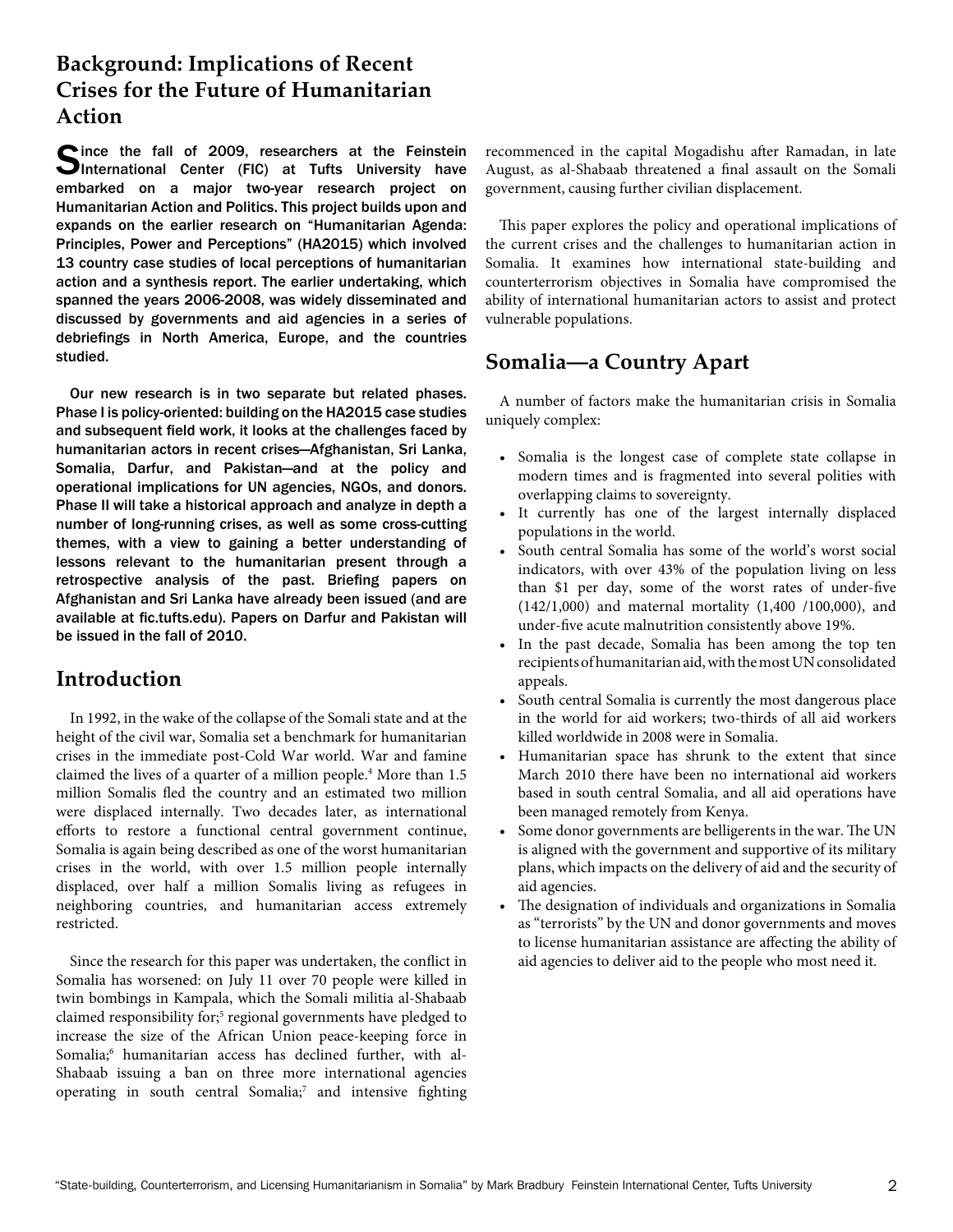

January 2004

Cartographic Section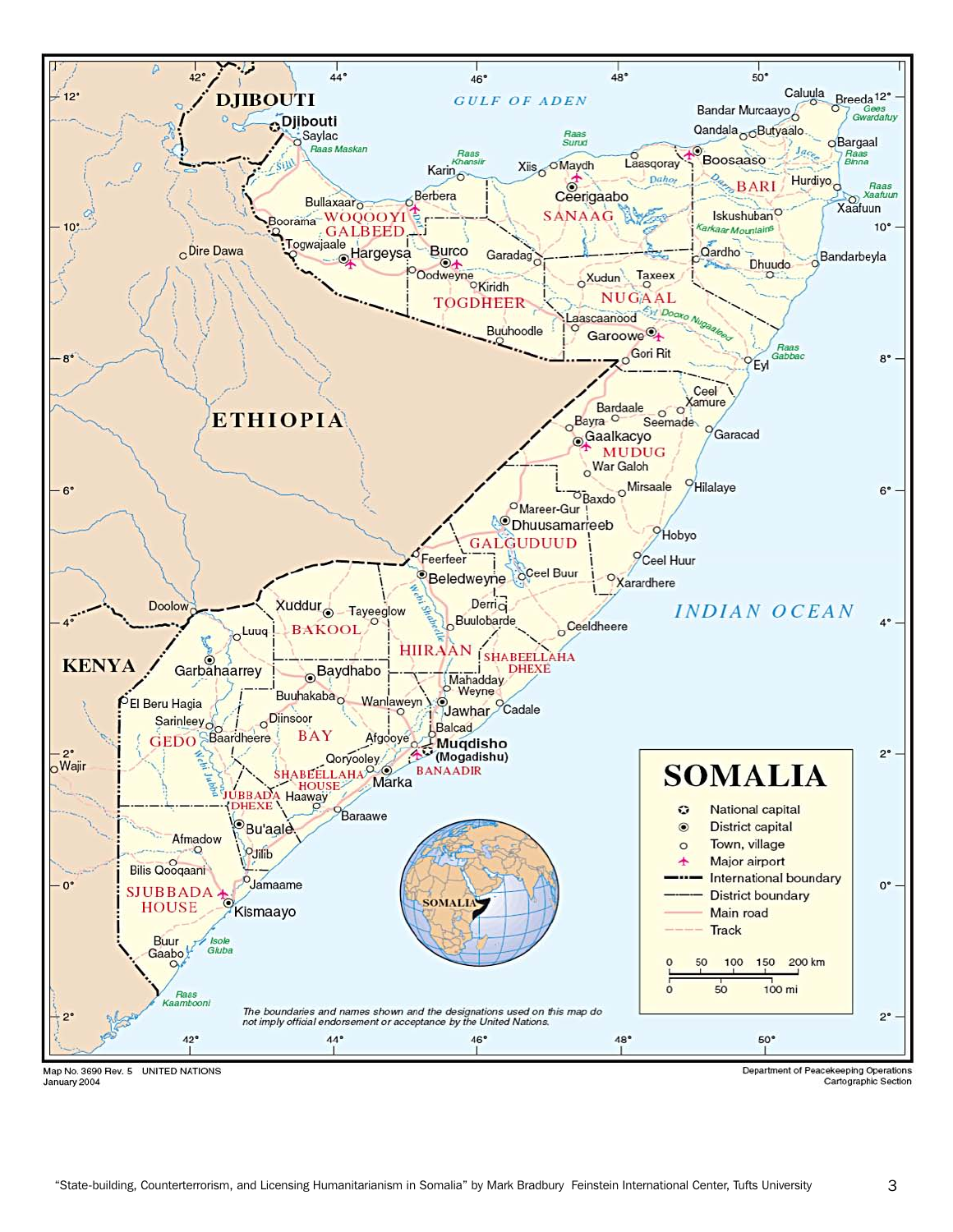### **An Endless War**

Somalia is the most enduring example of modern state collapse in the world and one of the longest-running humanitarian crises (see the appendix for a brief chronology of key political events in the past two decades). Since the regime of Mohamed Siyad Barre was overthrown in 1991 and the Somali state collapsed, the policy of the international community towards Somalia has revolved around the provision of humanitarian assistance to meet recurrent humanitarian need and the establishing of a viable government in order to restore internal order and address international security concerns. These two objectives have been in conflict with each other.

In 1992, the United Nations belatedly responded to the conflict and escalating famine with a multi-mandated peacekeeping and humanitarian operation—the United Nations Operation in Somalia (UNOSOM). This was reinforced in late 1992 by a UNmandated military taskforce (UNITAF) led by the United States that enlarged UNOSOM to 30,000 foreign troops. Global media coverage of the crisis saw international NGOs flood into Somalia and there was a massive proliferation of Somali NGOs in a country where few had existed before. There were reported to be 40 INGOs working in south central Somalia in 1995. The scale of the intervention and poorly regulated system led to criticisms that the aid agencies were fuelling the war economy, prolonging the conflict, and undermining the emergence of Somali leaders.<sup>8</sup>

Despite its unprecedented scale, UNOSOM failed to restore a national government and withdrew in 1995. With crises in Rwanda and the Balkans claiming the attention of the international community, and with Somalia being of no strategic interest, political engagement diminished. With no "acute" emergency and no peacekeeping forces, foreign aid declined, from a budget of US\$1.5 billion for UNOSOM II in 1993, and overall aid fell to below pre-war levels by 1997.<sup>9</sup> Many international agencies contracted or closed their operations. After the failures of the UNled mission, international leadership in Somalia passed to donor governments, coordinated through the Somalia Aid Coordination Body (SACB) and chaired by the European Commission (EC). As the largest donor to Somalia, the EC exerted considerable influence on the direction of aid policy in the mid-1990s. In the absence of famine or large-scale conflict, the country was judged to be moving towards recovery and Somalia's problems were redefined in developmental terms. The focus of international aid switched from "relief" to "development" and "local solutions" to avoid the feared pitfalls of so-called "relief dependency." Indeed, the humanitarian response capacity declined to the extent that the international system in Somalia was unprepared for the El Niño-induced floods in 1997.10

Diplomatic responsibility for managing the crisis passed to neighboring countries, who initiated a series of dialogues to mediate the conflict: Ethiopia through the 1996 Sodere peace conference; Egypt through the 1997 Cairo conference; Djibouti through the 2000 Arta peace conference; and the regional Intergovernmental Authority on Development (IGAD) in the 2002- 2004 Somalia National Reconciliation Conference in Kenya.<sup>11</sup>

International disengagement from Somalia coincided with a period of diminishing conflict in large parts of the country, as warring factions consolidated territorial gains, new forms of economic activity took root,<sup>12</sup> and autonomous administrations became established.13 Nevertheless, the country remained deeply impoverished. With assets severely depleted by war and the vicissitudes of climate, humanitarian needs remained perennial in many parts of south central Somalia. The widespread flooding in 1997 demonstrated how vulnerable the country had become to natural disasters.14 Despite the strategic shift from relief to development, donors proved unwilling to commit adequate funds to address these structural vulnerabilities in the absence of a political settlement.

The period of incremental recovery and consolidation ended in 2000, when a national peace conference facilitated by the Djibouti government and backed by the UN produced the Transitional National Government (TNG), the first internationally recognized government of Somalia since 1991. A year later, the events of 9/11 forced Somalia back onto the agenda of Western governments which, for the second time in a decade, became exercised by the phenomenon of "collapsed" or "failed" states. After the 2002 US National Security Strategy concluded that the biggest threat to American security came from "failing states," Somalia—a country without a functional government for a decade and with a large proportion of its population existing in a state of chronic humanitarian distress—became identified as a potential breeding ground or safe haven for transnational terrorism. The presence in Somalia of a militant Islamist organization (Al Itihad Al Islamiya), which was accused of links to al-Qaeda, and the fact that Somalia was thought to have been a conduit for materials and personnel involved in the bombings of the US embassies in Nairobi and Dar es Salaam in 1998 all seemed to support this thesis.15

The events of 9/11 changed the premise for international engagement in Somalia, from a humanitarian imperative to protect the security and rights of war-affected civilians, to one primarily concerned with "international," and specifically American, security from transnational terrorism. Some analysts suggested counterterrorism could provide "a door through which longer term international re-engagement in peace, reconciliation and state reconstruction ... should take place."<sup>16</sup> This has proven highly problematic. First, it has shifted the international lens from a concern with the humanitarian protection of Somali civilians to concerns with international security. Programmatically, this has led to a prioritization of investment in security services over humanitarian assistance. Second, the emphasis on reviving a central government has simply served to perpetuate a violent conflict over control of the state. Third, linking state revival and counterterrorism has alienated parts of the Somali population and polarized Somalia's Muslim community into "moderates" and "extremists." Nevertheless, the melding of foreign assistance and counterterrorism and the view that security can only be restored in Somalia through a strong central government persist, despite the failure of the approach and the catastrophic consequences.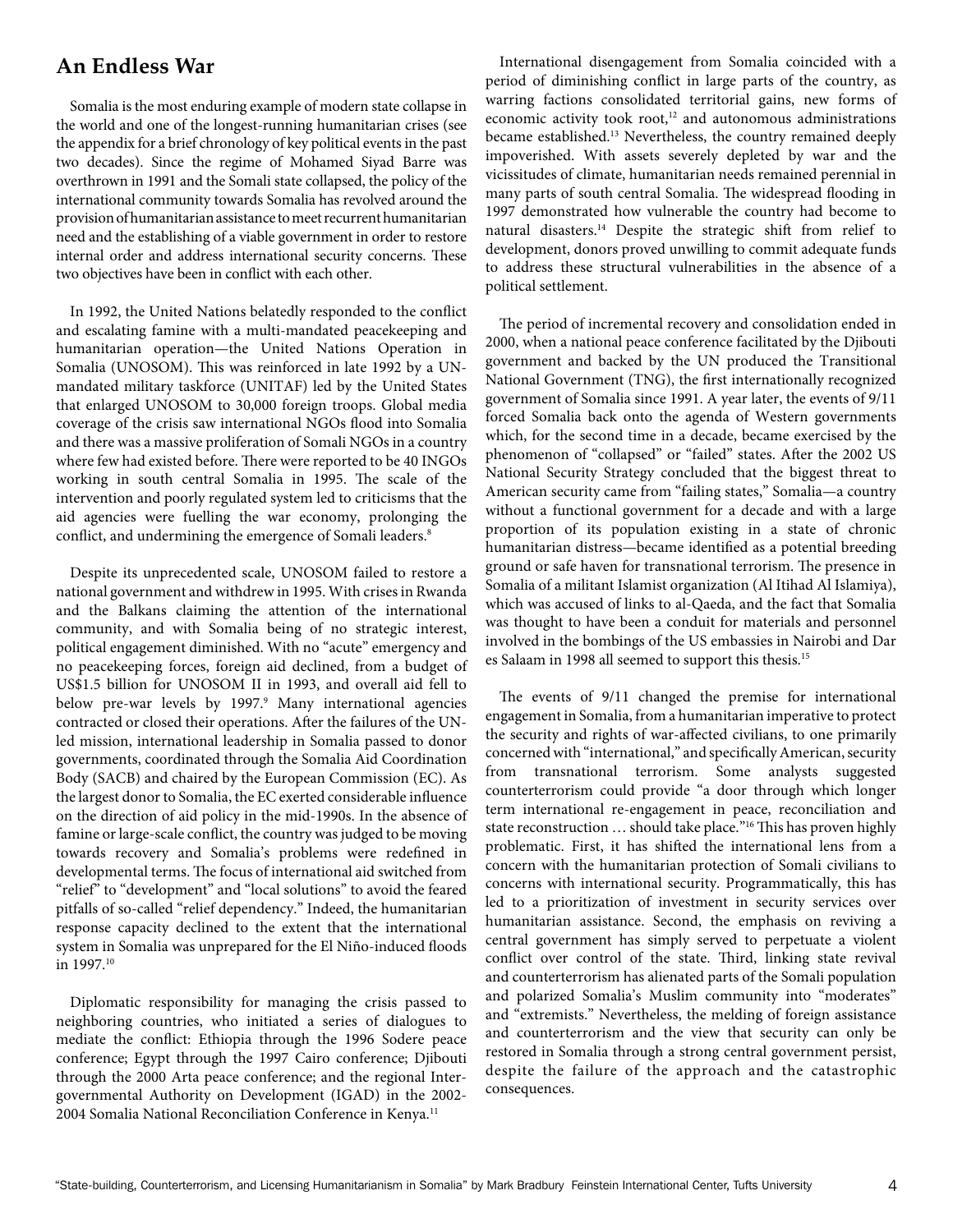In 2004, a two-year national reconciliation conference, convened in Kenya under the auspices of IGAD, produced a successor to the TNG—the Transitional Federal Government (TFG). Although it had only limited acceptance among Somalis, the dogged donor support to the peace process meant that international policy towards Somalia was geared to turning the TFG into a viable government. A catalogue of military and diplomatic blunders by Western governments failed to stem the growing influence of Islamist organizations in south central Somalia.17 In 2006, these came together as the Islamic Courts Union (ICU) against an alliance of "warlords" financed by the US. The ICU succeeded in removing the "warlords" from the capital, which they had controlled since the early 1990s. This signalled a momentous change in the politics of Somalia. Within a year, Ethiopia, which felt threatened by the growing influence of the ICU, intervened with force, backed by US airstrikes, and ousted the ICU.

### **Box 1. Key Political and Military Forces**

#### **Governmental Authorities:**

- The **Transitional Federal Government** (TFG) of Somalia was established in 2004 as a successor to the Transitional National Government (TNG). The first TFG president, Abdulahi Yusuf, resigned in 2008 and was succeeded by Sheikh Sharif Sheikh Ahmed in January 2009, the former chair of the Islamic Courts Union (ICU).
- Puntland State of Somalia was established in August 1998 as a non-secessionist federal state and claims authority over the northeastern regions of Somalia.
- The Republic of Somaliland was founded as a secessionist state in May 1991 and claims sovereignty over the northern regions of Somalia. It is unrecognized by any state but has been one of the most stable areas of the former Somali state. It has a popularly elected government and in June 2010 held presidential elections for the second time since 2003.

#### **Non-Government Military Forces:**

- Ahlu Sunnah Wal Jama'a (ASWJ) is an umbrella for traditional Sufi orders in Somalia that were the dominant religious group before the war. Although formed as early as 1992, it has only emerged as a military force in the past two years in response to the desecration of sufi shrines by al-Shabaab and with the backing of Ethiopia. It currently has a fragile alliance with the TFG.
- Harakat al-Shabaab al-Mujahideen, a Salafist jihadist organization, has its origins in the Shari'a courts that emerged in Somalia in the late 1990s. It played a significant role in the victory of the ICU over the warlords and won support for its opposition to the Ethiopian insurgency. Its leadership, said to be Takfiri Jihadists, proffers support for al-Qaeda's agenda. Its radical agenda means that it has developed as a force that is largely autonomous from clans and moderate Islamist voices. It was first listed by the US as a terrorist organization in 2008, followed by Australia, Norway, and Sweden and in 2010 by Canada, the UK, and the United Nations. It is the main military threat to the TFG and in early 2010 controlled large areas of south central Somalia, including parts of Mogadishu.
- **Hisbul Islam** is a Salafist-inspired organization lead by Sheikh Hassan Dahir Aweys. An architect of the revolutionary Islamist ideology in Somalia since the 1990s, and the main leader of the Union of Islamic Courts in 2006, he is driven by a nationalist vision to unite the Somali-inhabited regions of the Horn of Africa. This threat to Ethiopian sovereignty has won him the backing of Eritrea. Briefly allied with al-Shabaab in a united offensive against the TFG in 2009, the alliance collapsed when the offensive failed. Hisbul Islam subsequently lost control of the southern port of Kismayo to al-Shabaab in 2009, and its influence has since declined. Sheikh Aweys is listed as a terrorist by the US and the UN.

*continued on next page*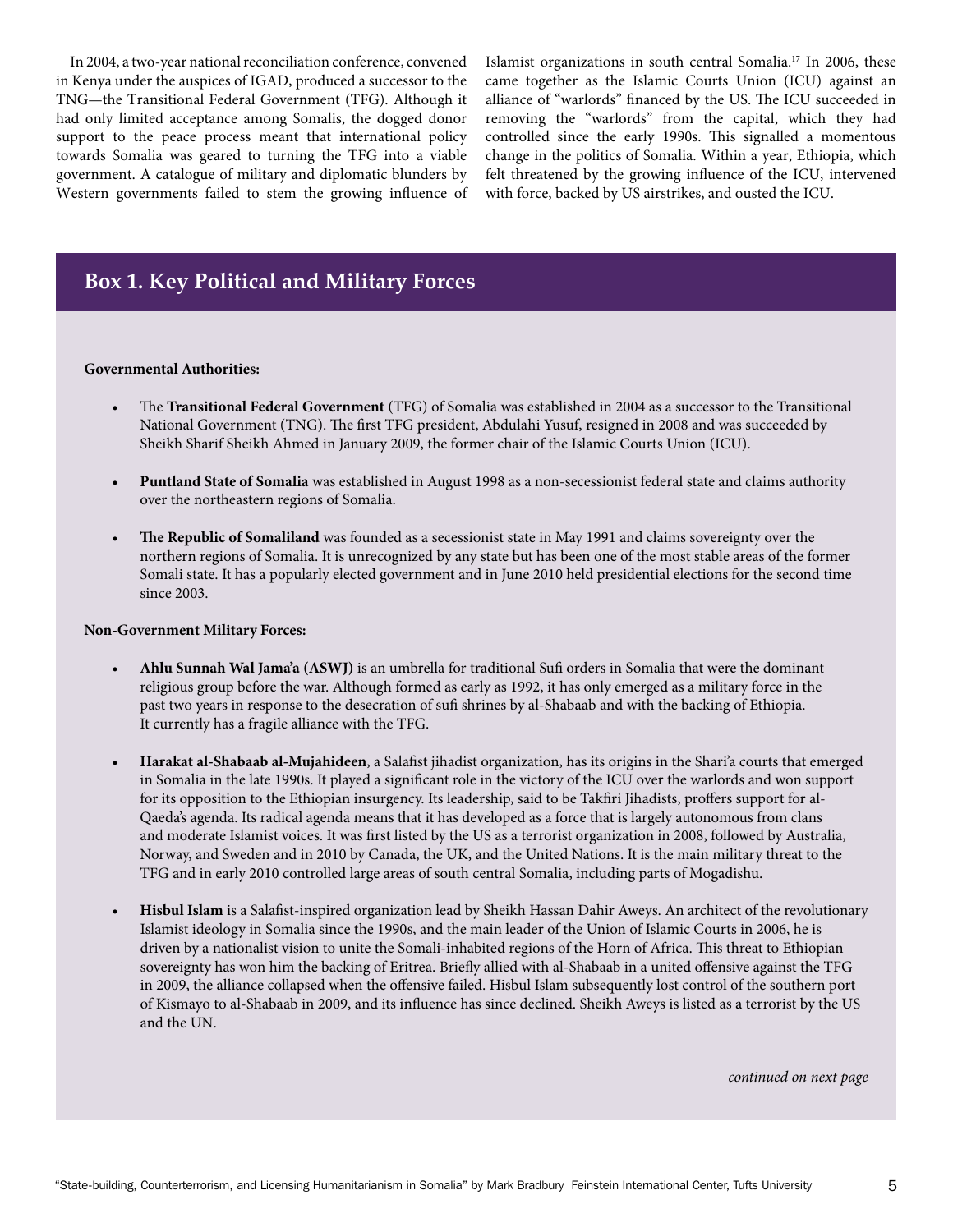#### **International Military Forces:**

- AMISOM is a small African Union peacekeeping mission deployed to Somalia in early 2007 to allow Ethiopian forces to withdraw. Sanctioned by the UN Security Council, it is mandated to protect the Transitional Federal Institutions (TFIs) and has played a key role in defending the TFG against the Islamist insurgency. Originally planned to reach a maximum deployment of 8,000 troops, after three years the mission has 6,300 troops from Uganda, Burundi, and Djibouti, who are confined to Mogadishu and its environs. In July, regional governments pledged to boost this by a further 2,000 troops. In defending itself and the TFG from insurgents, AMISOM is routinely criticized by Somalis for indiscriminate shelling of civilian areas of Mogadishu.
- **Other forces:** The US military maintains a base in Djibouti that carries out surveillance in Somalia and occasional missile strikes against individuals there. Several regional and European governments provide training for TFG security forces. A flotilla of US, European Union, NATO, and regional navies patrol Somalia's coastal waters to protect shipping from piracy.

In January 2007, the TFG was installed in Mogadishu and an African Union peacekeeping force (AMISOM) was deployed to protect the government institutions in advance of an envisaged UN peacekeeping mission. However, the TFG's attempt to disarm and pacify Mogadishu ignited a violent conflict between the Ethiopian-backed TFG and elements of the former ICU and clans opposed the Ethiopian occupation, led by an Islamist militia, Harakat al-Shabaab al-Mujahideen (Mujahideen Youth Movement) (see Box 1 for key political and military forces in Somalia). Fighting in April 2007 caused the displacement of some 700,000 civilians from Mogadishu.

When the TFG was installed in Mogadishu in early 2007, the UN and foreign governments decided to extend support to the TFG to strengthen its capacity and legitimacy. This brought them into a clash with humanitarian agencies who came under pressure to seize the "window of opportunity" and respond to the humanitarian and development needs in south central Somalia.18 This was a time when the international community could have sought to reinforce humanitarian principles. Instead, the Ethiopian invasion (unsanctioned by the UN), US airstrikes, the rendition of suspected Islamic militants, the closure of the Kenyan border to Somali refugees, the indiscriminate shelling of civilian neighborhoods in Mogadishu by Ethiopian forces, the mass displacement of civilians from Mogadishu, assassinations, and arbitrary detentions all elicited very little reaction or condemnation from foreign governments and multi-lateral agencies. The TFG condemned the displaced as terrorists and international and Somali NGOs who sought to assist them were suspected of aiding the enemy.<sup>19</sup> Aid was blocked, and personnel harassed, arrested, and, in some instances, assassinated. The international backing for the TFG and muted international response to abuses committed by it, illustrated the extent to which "the global war on terror" had taken priority over human rights, humanitarian principles, and international law.

US backing for the Ethiopian military intervention and several missile strikes against suspected terrorist targets only served to generate support for more militant Islamic forces, such as al-Shabaab and Hisbul Islamiya (Islamic Party). In March 2008, al-Shabaab, which expressed affiliation to al-Qaeda, was designated as a terrorist organization by the US government. By May 2008, its reclusive leader Aden Hashi "Ayro" was dead, killed by a US missile. Al-Shabaab responded by declaring American, Western, and UN officials and organizations to be legitimate targets. The direct involvement of foreign forces, including AMISOM, internationalized the crisis in Somalia to a level not seen since the troubled UN peacekeeping operation in the early 1990s. And the renewed war in south central Somalia has also produced the most severe humanitarian crisis since that time.

A UN-brokered deal in Djibouti to accommodate opposition forces and to facilitate the withdrawal of Ethiopian forces produced a reformed TFG in January 2009. The appointment of a moderate Islamist head of state, Sheikh Sharif Sheikh Ahmed, who three years earlier had headed the ICU, and the accommodation of some of the opposition appeared to offer a route out of the conflict. The new administration was received with cautious support among Somalis and internationally, although with only limited financial backing.However, elementsoftheoppositionwhofeltmarginalized from the Djibouti talks rejected the new government and in May 2009 al-Shabaab and Hizbul Islam launched an offensive against the TFG in Mogadishu. The TFG survived with the support of an expanded AMISOM force and some arms provided by the US government.20 Since then, Mogadishu has suffered continuous fighting and further population displacement. Outside the capital, al-Shabaab has consolidated control over large parts of south central Somalia, while in the central regions of Somalia a third significant military force has emerged—Ahlu Sunnah Wal Jama'a (Followers of the Prophetic Way and Consensus). Backed by Ethiopia and loosely allied with the TFG, it has stemmed the advance of al-Shabaab to the north.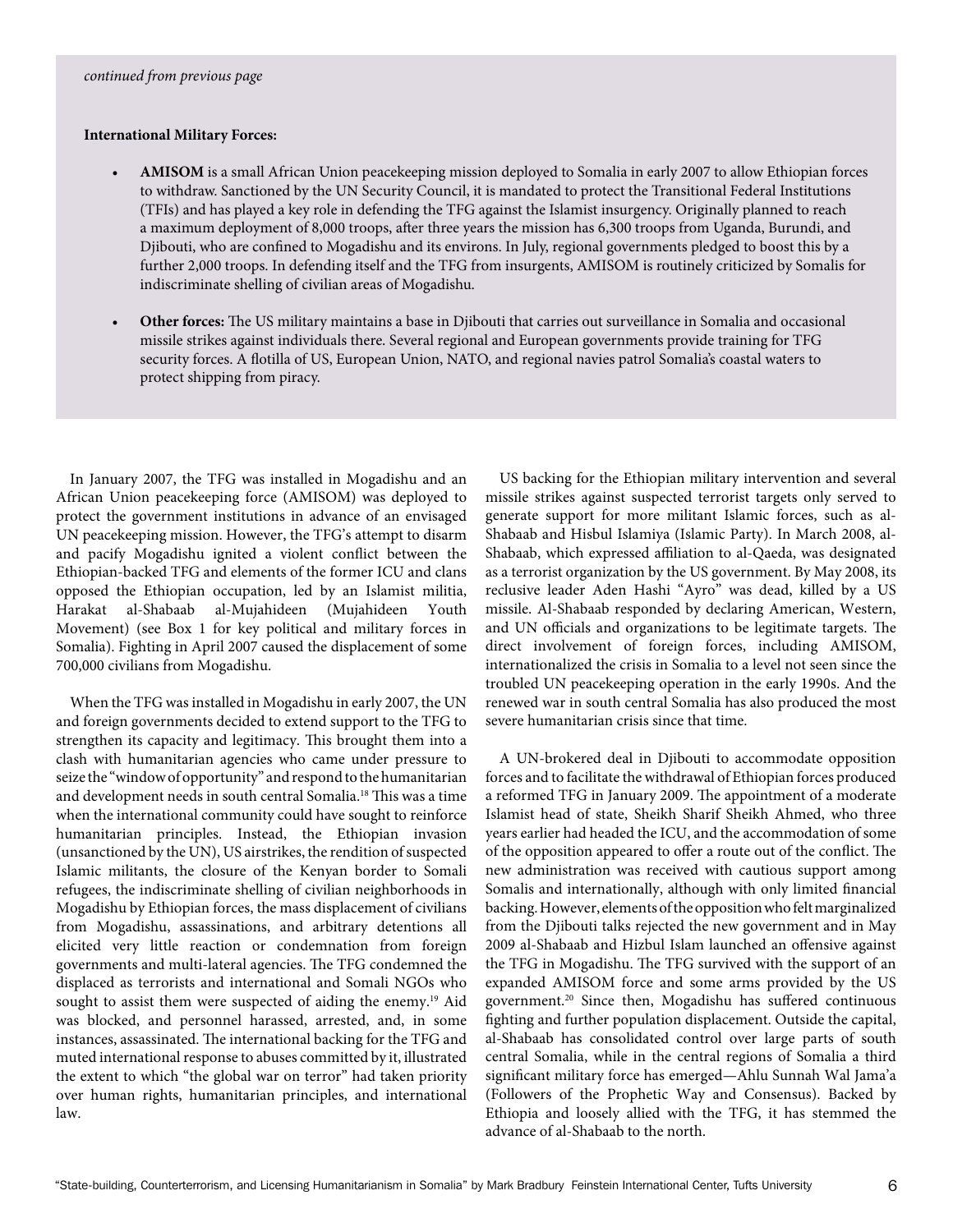Two decades after the Somali state collapsed, the country is gripped by a second generation of war that pitches a foreignbacked government defended by a small African Union peacekeeping operation against a "complex insurgency" involving foreign-sponsored, ideologically-driven movements, such as al-Shabaab, and clan-based militia fighting over political power, territory, and the economy. This "hybrid war" is characterized by a combination of conventional military fighting, indiscriminate violence, criminal disorder, and military engagement by regional and Western military forces.<sup>22</sup> The growing reach of al-Shabaab outside Somalia, the influx of foreign fighters, many from the diaspora, attacks on TFG and AMISOM, proclamations of support for al-Qaeda and a global jihad, and the threat that al-Shabaab is deemed to present in Western countries has led several countries to proscribe al-Shabaab as a terrorist organization.

Since February 2010, there have been persistent rumours that the TFG is preparing a counteroffensive to extend its territorial control and authority, backed by Western and regional governments and Somali forces trained by them. The rumors of an offensive have themselves caused civilians to move from Mogadishu.23 The nature of the war and the political context has seriously hampered the ability of humanitarian actors to deliver assistance to populations in need in Somalia. There has been no significant food distribution since November 2009 to the "Afgooye corridor," which has the highest concentration of internally displaced in the world. Some argue that the UN, donors, and aid agencies actually need a successful TFG offensive to enable them to continue operating. Others warn that such a strategy would compound an already disastrous humanitarian situation, and that the TFG would be incapable of holding onto any territory it gained.

### **The Humanitarian Crisis**

If the intention behind state-building in Somalia has been to restore internal order, the result has been the opposite. The escalation of violent conflict since 2006 has turned Somalia's chronic humanitarian crisis into an acute one. Over 18,000 civilians have been killed in the fighting since 2006. The number of displaced people has risen from some 500,000 before 2006 to 1.4 million in 2010,<sup>26</sup> including two-thirds of the population of the capital Mogadishu. By December 2009, there were an estimated 366,000 displaced people living in the Afgooye corridor. Between January and March 2010, a further 169,000 civilians were displaced by fighting and the fear of a government military offensive, the biggest displacement in six months.27

Tens of thousands of people have also fled the country, producing over half a million refugees in neighboring countries.<sup>28</sup> The majority of these are in Kenya, where Dadaab refugee camp in the northeast of the country houses over 270,000 Somalis.29 This is the largest refugee camp in Africa and one of the largest settlements of Somalis anywhere in the world.

Somalis are not only fleeing the war, but also a livelihoods and food crisis caused by perennial droughts and floods, frequent hyperinflation precipitated by the printing of money and global food prices, and a downturn in remittances due to the global recession.30 The crisis has escalated dramatically in the past three years. In August 2007, 1.5 million people were estimated to be in need of humanitarian assistance.<sup>31</sup> By early 2010, this had risen to 3.2 million people, about 42% of the population in Somalia.32 Some 75% of those are located in south central Somalia,<sup>33</sup> where one in



Somali Red Crescent volunteers distribute relief goods supplied by the ICRC to families displaced by fighting in the Galgadud region of Somalia. ©ICRC/P. Yazdi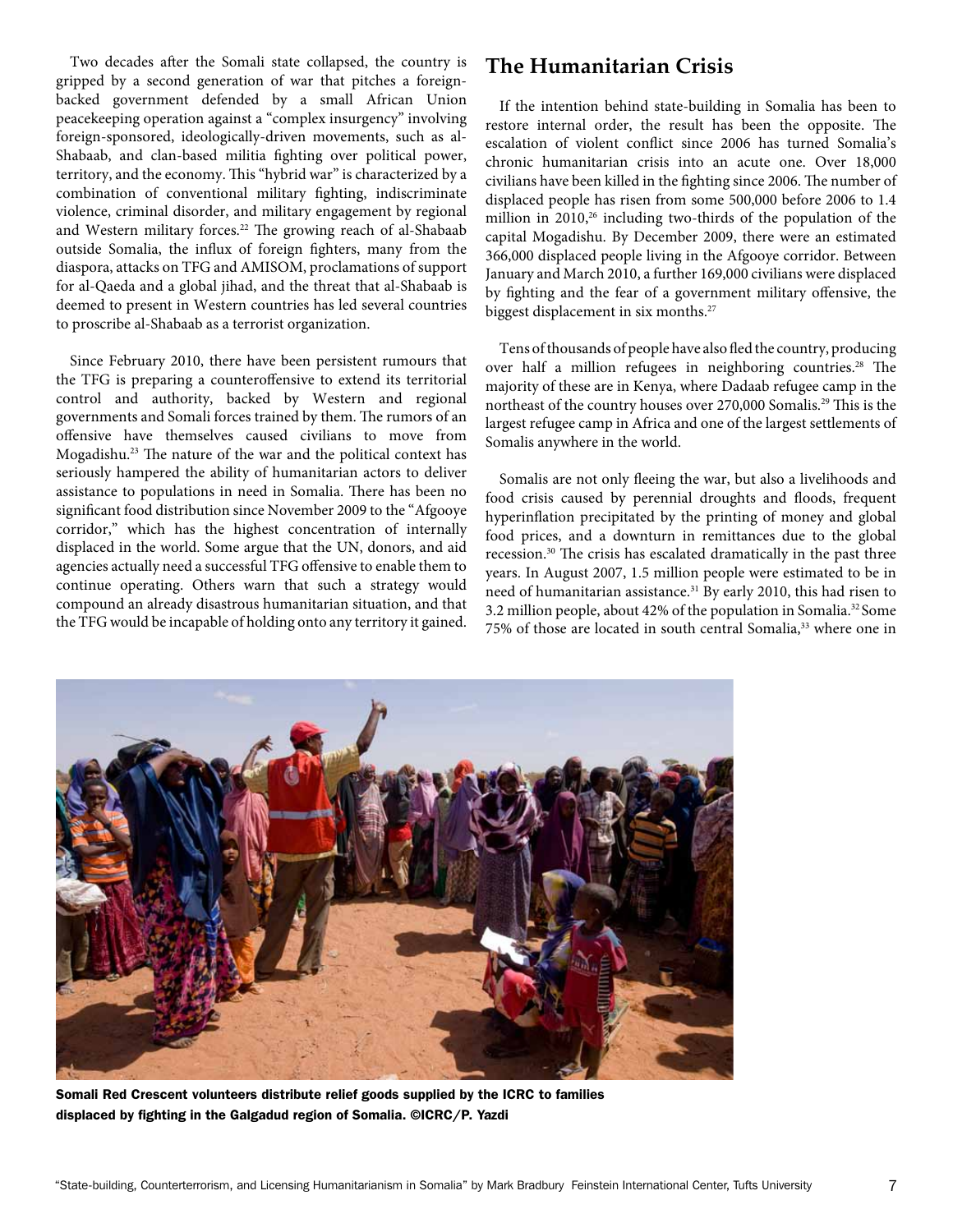five children is malnourished and 19% of under-fives acutely malnourished, a 2% increase since 2007.34 In some IDP populations in the Afgooye corridor and Galkaiyo in the northeast, acute malnutrition rates as high as 23.7% have been reported.

The massive displacement of civilians is a mark of a severe protection crisis in Somalia. Much of the recent fighting has taken place in Mogadishu and, according to the International Committee of the Red Cross (ICRC), urban conflict is often more dangerous for civilians.35 Several major reports since 2006 have detailed the violations of international human rights and humanitarian law.<sup>36</sup> Not only have these been ignored with impunity by the warring parties, but, in the eyes of many Somalis, the lack of response by international organizations and foreign states also make them complicit, a view that accorded with other analysts.<sup>37</sup>

# **The Humanitarian System and Diminishing Access**

In the past two decades, the response of the international community to the crisis in Somalia has been multifaceted and often incoherent. The imperatives to meet, on the one hand, recurring humanitarian need and, on the other hand, to stabilize the crisis through state-building, peace-building, or military intervention and counterterrorism have often been in contradiction with each other. International aid has also waxed and waned, reflecting regional and global interests in the country.

In the early 1990s, the international community responded to the civil war and famine with the first major post-Cold War humanitarian and peacekeeping operation, of an unprecedented scale. As international interest declined in the second half of the 1990s, so did the aid. Between 1993 and 2000, annual assistance raised through the CAP fell from \$200 million to less than \$50 million.38 Humanitarian assistance also declined as a proportion of overall aid, as more was expended on rehabilitation and aid was used as a "peace dividend" and made conditional on security and good governance. Consequently, as insecurity persisted in south central Somalia an increasing proportion of assistance was spent in Somaliland and Puntland.

The events of 9/11 provoked a renewed interest and engagement in Somalia, reflected in revived levels of aid. In 2000, for example, funding through the CAP was just \$36 million. By 2009, this had increased to over \$500 million (although this was only 60% of requirements), the largest proportion of which was food aid.39 Development aid was greater than humanitarian assistance, but the trend towards more investment in the north was reversed. In 2004, for example, Somaliland received 37% of aid compared to 41% for south central Somalia.40

Currently, the international aid system in Somalia comprises a range of development, humanitarian, and military actors, including the UN political office, UN technical agencies, donor governments, the EC, ICRC, INGOs, Somali NGOs, and Islamic charities. AMISOM also contributes to aid operations by securing the Mogadishu port and airport and also provides some limited humanitarian assistance. International and Somali NGOs include a spectrum of agencies, from those solely delivering humanitarian assistance to multi-mandated relief and development agencies and peace-building organizations.

Humanitarian coordination in Somalia is structured around the Inter-Agency Standing Committee (IASC) and the Inter-Cluster Working Groups (ICWG). The IASC is the humanitarian policy body for Somalia that brings together the UN and NGOs. Another important forum is the NGO Consortium, which has over 60 members, both foreign and Somali. All of these coordination structures are located in Kenya, from where the great majority of international aid agencies (including those in Somaliland) have operated cross-border programs since UNOSOM's withdrawal in 1995. This is not only extremely costly (according to some estimates, only 40% of assistance is actually spent in Somalia) but also means that many aid operations are managed remotely from Kenya.

There were reported to be 40 INGOs working in south central Somalia in 1995 when UNOSOM withdrew. By 1997, there were some 26 operating in south central Somalia.<sup>41</sup> Currently, some 15 international agencies provide assistance there.<sup>42</sup> But, since January 2010, there have been no international aid workers present in south central Somalia. There are also very few in Puntland (northeast Somalia) due to a spate of kidnappings in the past few years. Most international aid workers located in Somali territory are in Somaliland.

As Somalis in south central Somalia face the worst humanitarian crisis in two decades, humanitarian agencies have found it increasingly difficult to deliver assistance to them. Indeed, the ability of humanitarian agencies to respond to the emergency in Somalia has declined in inverse relation to growing humanitarian needs. Due to the severe environmental constraints, one leading humanitarian agency reports that they have changed their approach from "needs-based programming" to "constraints-based programming"; that is, they will respond only to those needs which are feasible to address.<sup>43</sup> Diminishing access is the main obstacle to effective protection. This problem has not been due to a shortage of foreign aid, but to "the disappearance of 'humanitarian space'."<sup>44</sup>

The decline in humanitarian access and the erosion of humanitarian space is a symptom of a changed operating environment that has involved both the rise of militant Islamist movements in Somalia and the politicization of foreign assistance. As violence between the UN-backed TFG and armed insurgents has escalated since 2006, the neutrality and impartiality of Somali and international NGOs has not been respected. Aid agencies themselves have become increasingly concerned at the way aid has been politicized and instrumentalized by Somali factions, the UN, and donor governments. The delivery of assistance to affected populations in south central Somalia, and Mogadishu in particular, is regularly impeded by hostilities and military operations, but a combination of operational and political factors also account for the erosion of humanitarian space and declining humanitarian access.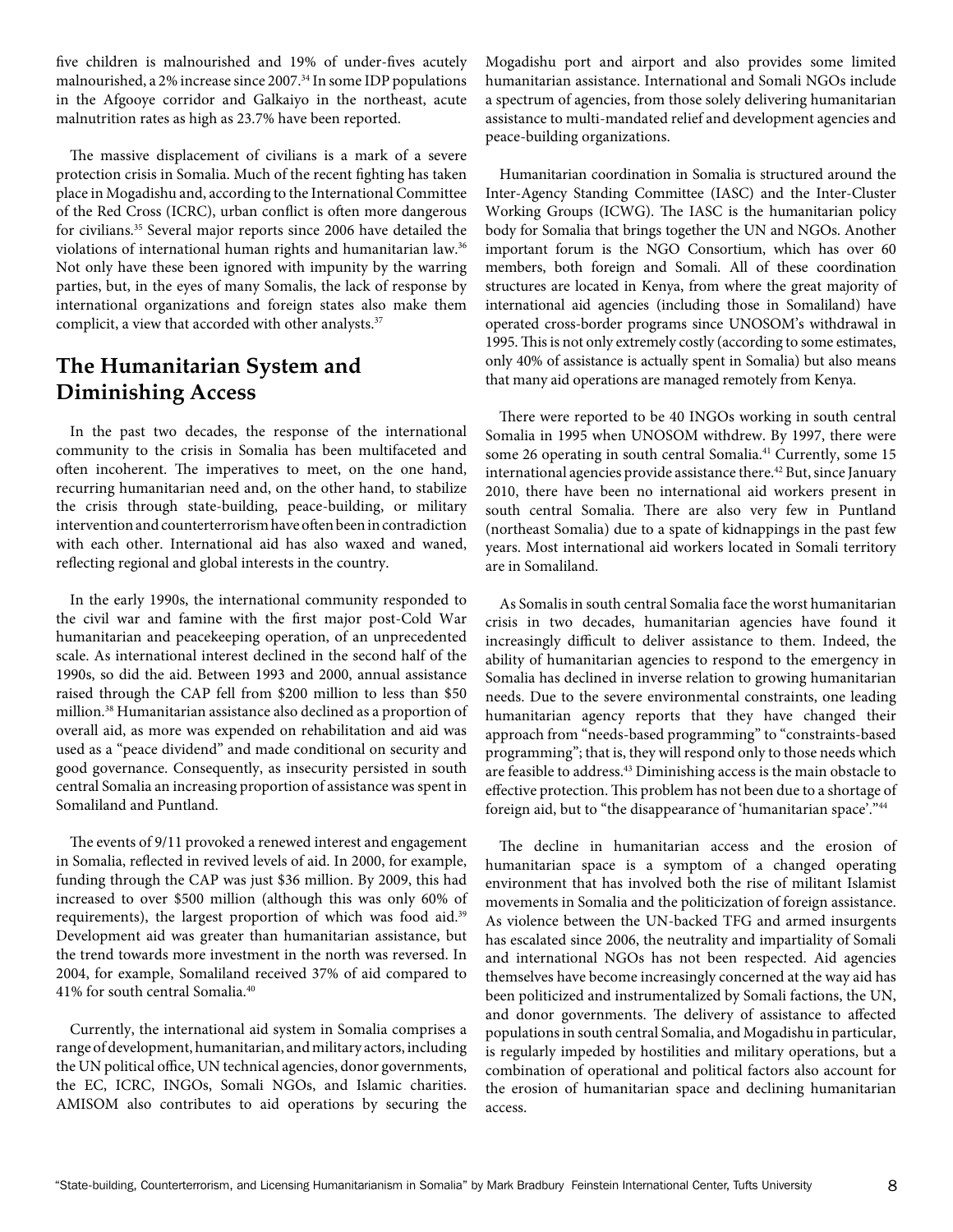# **Operational Constraints to Humanitarian Action**

### **Violence against Humanitarian Aid Workers**

Violence against aid agencies led to a total absence of international aid workers in south central Somalia in early 2010. There were very few instances of targeted killings and hostage takings of humanitarian aid workers in Somalia in the early 1990s, but, since 2006, international and Somali aid workers and their agencies have been increasingly subject to violence. In 2008, Somalia accounted for two-thirds of aid workers killed worldwide.<sup>45</sup> In 2008 and 2009, 45 aid workers were killed in Somalia and 24 abducted. As of January 2010, ten aid workers were being held hostage. The attrition rate has declined since 2008, due to the reduced presence of international UN and NGO staff in south central Somalia and stricter security measures.

The increase in attacks on aid workers is due to several reasons. First, ransoms paid by donor governments for the release of their foreign nationals have created an internal market for hostagetaking.46 Although violence against aid workers and agencies has declined since 2009, there has been a reported increase in looting of the property and assets of humanitarian agencies.47 This also suggests that attacks on aid agencies are, in some instances, motivated as much by financial as by ideological interests.

Second, humanitarian aid workers and aid operations have become victims of the conflict between Islamic militants and counterterrorism operations of Western governments. In 2008, in response to the assassination of the then-leader of al-Shabaab, Aden Hashi "Ayro," by a US missile and other US air strikes against Islamist forces,48 al-Shabaab accused aid officials of collaborating with foreign forces and gave notice that they would be considered legitimate targets in the war. In 2009, threats against agencies forced two large INGOs to withdraw from south central Somalia, in one case ending a decade-long food aid pipeline. The food aid pipeline was further cut when WFP suspended its delivery of food to south central Somalia, reportedly for a mixture of security and funding reasons (as discussed further below). This has also led to the suspension of humanitarian air services managed by the UN, further reducing access for aid agencies.

Third, attacks against aid workers have been linked to political processes in Somalia. The highest number of attacks in 2008 occurred at the time of the Djibouti peace talks, a period when splits occurred within the warring factions and old scores were being settled. A fourth factor contributing to attacks on aid workers has been the "accountability-free zone"<sup>49</sup> created in Somalia by the silence of donor governments and the UN over the human rights abuses perpetrated by the TFG in 2007 and 2008. A fifth reason is the lack of political or humanitarian dialogue with groups proscribed as terrorists, which limits any possibility for reinforcing humanitarian principles.

### **Bureaucratic Restrictions on Operations**

As Islamist forces have extended their control over territory, aid agencies' relations with communities have changed. Instead of working with known clan institutions and nascent government administrations, agencies need to engage with ideologically-driven authorities who have introduced new regulatory procedures for aid agencies. The rules and their enforcement vary from one district to the next, but can require agencies to submit lists of staff and vehicles hired, to obtain travel clearances, and to pay "registration fees" and "taxes."50 The latter has been a long-term practice that agencies have had to negotiate over for years with whatever administration is in charge. The most difficult places are, according to some agencies, those where an alliance of factions is in control, rather than those under al-Shabaab's authority. Since 2009, however, the stance of an increasingly "hard-line" al-Shabaab leadership has led to the introduction of more stringent regulations against hiring female staff, the sharing of compounds, and direct communication with parties in the community. National staff are also subjected to increased pressures, and in some cases are threatened with violence unless they resign from an agency,<sup>51</sup> and, in many places, are subjected to systematic taxation.<sup>52</sup> It is also reported that in some places the local community and local employees of aid agencies are pressured to pay armed groups in order to allow the agency to continue to operate in their community.53 This all requires agencies to engage in timeconsuming negotiations to maintain or open access, which can delay the delivery of assistance.<sup>54</sup>

### **Checkpoints and Taxation**

The use of checkpoints to assert territorial control and raise revenue has long been an obstacle to the delivery of humanitarian assistance in Somalia.55 Islamist authorities have generally been against them. During their brief period of control in Mogadishu, the ICU cleared most checkpoints from the city, but these proliferated again after they were ousted. When the TFG took over Mogadishu in 2007, there was a proliferation of roadblocks created by freelance militia. Some 336 were recorded, 15 alone along the 15 km. Afgooye corridor, where the displaced from Mogadishu are concentrated.56 As al-Shabaab has gained territory, they have removed most checkpoints, easing the movement of both aid and trade; livestock traders in Kenya report that transaction costs have diminished because of fewer checkpoints. The exception is Mogadishu, where checkpoints demarcate zones of control by the warring parties.

#### **Attitudes towards Humanitarian Agencies**

Negative attitudes among Islamist authorities towards humanitarian organizations have affected access and the delivery of certain types of assistance. Some aid agencies have been confronted by al-Shabaab over their association with foreign governments and their political agendas. Several recipients of US and UN funds were forced to withdraw. Food aid carrying a US flag has been barred, while in some places school textbooks delivered by the UN have been banned. An assertive nationalism is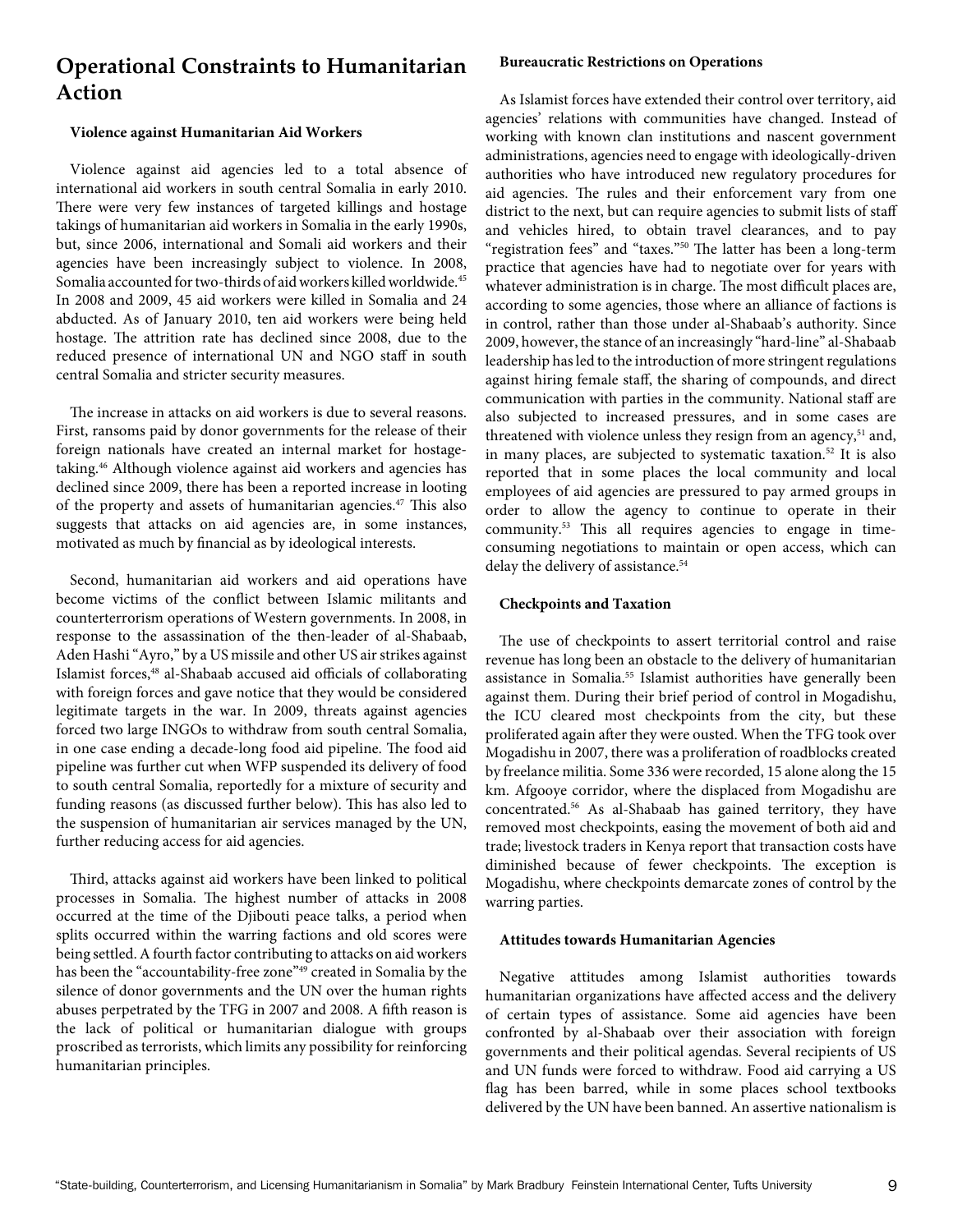apparent in the rhetoric of some al-Shabaab statements. For example, when explaining the rejection of WFP assistance, it declared:

> *Communities from South of Somalia should wake up and start helping themselves to avoid dependency on humanitarian support.57*

Some aid workers believe that the negative attitude towards aid agencies is compounded by the multi-mandated nature of those agencies that do not separate development and advocacy from humanitarian action and become politically engaged by attempting to work on the causes of conflict as well as responding to its consequences. They assert that aid agencies with a singular focus on humanitarian assistance, such as medical care, have been more successful in protecting their access.<sup>58</sup> The evidence for this is difficult to substantiate. Some forms of assistance, such as medical care, may be perceived as less "value-laden" than education, but, in the last few years, medical agencies have experienced threats, attacks, and killings. Other agencies that work in more than one sector and engage in public advocacy have been able to maintain access, although care is taken in weighing up the potential impact of advocacy. The key factor would appear to be the association of agencies with donor governments and their actions in Somalia, which may mean that agencies that have independent sources of funding are less vulnerable.

### **Security Management**

When UNOSOM withdrew from Somalia in 1995, the security architecture that had facilitated international aid operations was dismantled and replaced by a civilian-managed system under the UN Security Coordination (UNSECOORD) (later renamed the United Nations Department of Safety and Security—UNDSS). When UNOSOM ended, many international agencies established offices in Nairobi, where, over time, they have also become bunkered behind elaborate security structures. Since 9/11, the growing bureaucratization of security management among humanitarian agencies—which is a worldwide phenomenon—has given UNDSS great influence over humanitarian access. For UN and for donor agencies in particular, it has served to restrict, rather than facilitate, access in Somalia. After the UNDSS was banned by al-Shabaab from areas it controlled, WFP stepped in to maintain a security service until it too withdrew. Since then, the UN has been unable to send internationals outside TFG-controlled areas. International staff have been able to visit Mogadishu and stay in UN compounds and AMISOM-protected areas, but UN international staff have not been able to access the Afgooye corridor for two years.

International NGOs, who have relied on their own security assessments or those of the NGO Consortium, have been less constrained and more able to respond to shifting dynamics and needs. However, many have relied on UN or ECHO (European Commission Humanitarian Office) flights to Somalia for their cross-border operation. Since WFP withdrew, these have ceased flying to south central Somalia, so that by March 2010, INGOs were dependent on chartering their own flights.

#### **Remote Management**

The loss of humanitarian space has forced agencies to withdraw from Somalia or adjust their strategies, from short-term "hit and run" interventions to forms of "remote management" through national staff or local organizations. Remote management (called "shared management" by some) involves national staff or local partners implementing a program managed by international staff from the safety of Kenya. The dependence on local partners has stimulated a growth in Somali NGOs, which had declined in the late 1990s. This can complicate funding, accountability, and transparency. It also transfers risks to national staff and makes it harder for agencies to ensure that standards of assistance are maintained.59 But several agencies, including those that would normally insist on the presence of international staff, report satisfaction with the quality of work of national staff.<sup>60</sup> Some have concluded that remote management is likely to become more common practice among humanitarian agencies in the future in environments other than Somalia and are taking the opportunity to embrace this way of working and to learn from the experience.

# **Political Constraints to Humanitarian Action**

The international community's preoccupation with restoring a government in Somalia took on greater urgency after 9/11, when unruly, fragile, and collapsed states and territories that were deemed "ungoverned" were seen as a principal threat to US security. Since then, international diplomatic and security policy has focussed on utilizing available resources and policy instruments to re-establish a Somali government. In the view of many aid agencies, the erosion of humanitarian space and the operational constraints faced by them in Somalia are directly linked to the instrumentalization of humanitarian assistance to meet this security agenda, often at the expense of humanitarian needs. This has several aspects: the failure of donors to hold warring parties accountable under International Humanitarian Law (IHL); the integration of humanitarian assistance with political processes; the use of aid to support military strategies; the licensing of humanitarian aid; the centralization of humanitarian funding; the lack of robust humanitarian diplomacy; and the failures of humanitarian accountability.

### **The Failure of Protection and Erosion of International Humanitarian Law**

Throughout the twenty years of conflict in Somalia, the warring parties have shown no regard for humanitarian principles and IHL. In recent years, international donors have also failed to demonstrate support for IHL. When fierce fighting erupted in Mogadishu in 2007, reports by Human Rights Watch and Amnesty International that detailed repeated violations of humanitarian law by all parties elicited little response from international bodies and donor governments, who were themselves complicit in fuelling the fighting by backing the TFG.<sup>61</sup>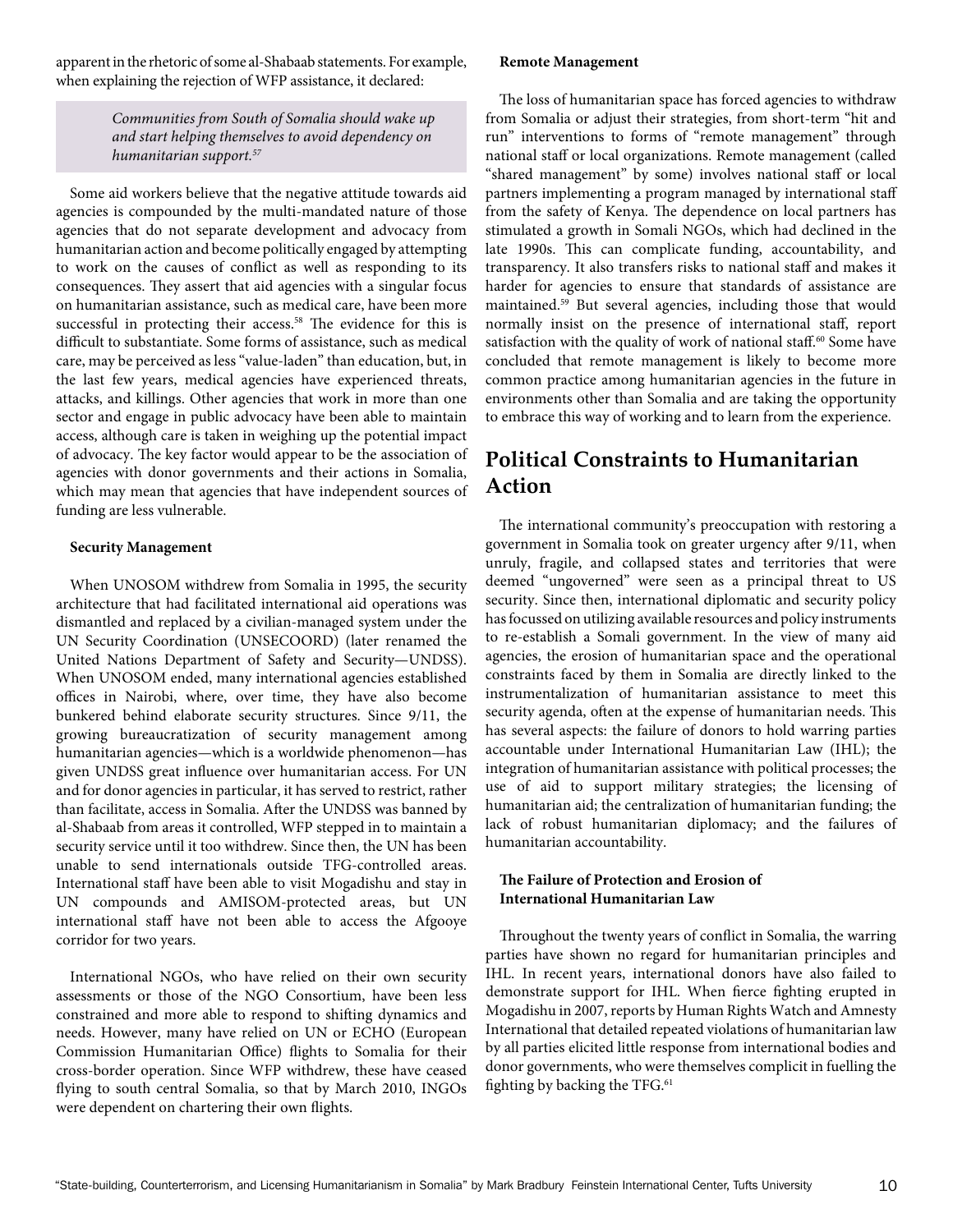

A soldier from the Somalia's transitional government pushes back a crowd that awaits much needed medical treatment on the edge of the African Union (AU) peacekeeping military base in Mogadishu. ©Siegfried Modola/IRIN

The unbalanced response by the UN and donor governments to the military action of the parties and lack of regular calls for a ceasefire is evidence that the international community has taken sides in Somalia. International condemnation of assassinations of members of the government and attacks on AMISOM by the insurgents is not matched by criticism of the behavior of TFG and AMISOM. The latter's retaliation has at times involved the collective punishment of civilians, such as the indiscriminate shelling of Bakara market in Mogadishu.<sup>62</sup>

Underlying the lack of criticism of the TFG is an unwillingness among the international bodies and governments that created it as a successor to the TNG to accept that it could fail or to conceive of an alternative. Foreign governments and international governments have need of a government in Somalia for reasons of regional and international security. The TFG is treated as a fully sovereign authority rather than as a transitional administration. Diplomatic resources and foreign aid is tied to it and it provides a legal justification for a continuing foreign military presence in Somalia.

#### **Using Humanitarian Assistance to Support Political Processes**

Humanitarian action has been subjugated to Western government's priorities of state-building, in pursuit of stabilization and the "war on terror." Since the TFG was installed in Mogadishu in January 2007, aid agencies have regularly come under pressure from the UN and donor governments to support the TFG in its different manifestations. In January 2007, following the overthrow of the ICU, the UN Humanitarian Coordinator called on humanitarian agencies to seize the "window of opportunity" to reengage in Mogadishu.<sup>63</sup> International NGOs responded by

insisting instead on the need to draw a clear distinction between humanitarian aid and political agendas in Somalia. The following extract from an open letter to the incumbent UN Humanitarian Coordinator reflected the position taken by aid agencies:

> *Humanitarian aid must be solely based on the needs of the population and strictly guided by humanitarian principles, especially impartiality and independence. One could expect that, given its specific mandate, OCHA and the Humanitarian Coordinator could strengthen the necessary distinction between humanitarian activities and any political agenda.64*

In 2008, humanitarian NGOs again resisted attempts by the Special Representative of the Secretary General (SRSG)<sup>65</sup> to engage humanitarian agencies in support of peace talks between the TFG and the opposition Alliance for the Re-liberation of Somalia (ARS); some nonhumanitarian Somali and international NGOs did engage.

Humanitarian agencies continue to feel pressure from donor governments to work with the TFG, who criticize them for their unwillingness to engage with political and development agendas. In part, this appears to arise from the ignorance of donor governments in their capitals and the UN headquarters about the realities in Somalia. Most aid agencies, however, have no confidence in the TFG's ability to control territory. Moreover, the TFG has shown no interest in providing assistance to the people it claims to govern. Such collaboration would leave agencies open to attack from opposition elements. Furthermore, the emphasis on statebuilding also means that priorities are driven by donor priorities of security and reconstruction, rather than humanitarian need. For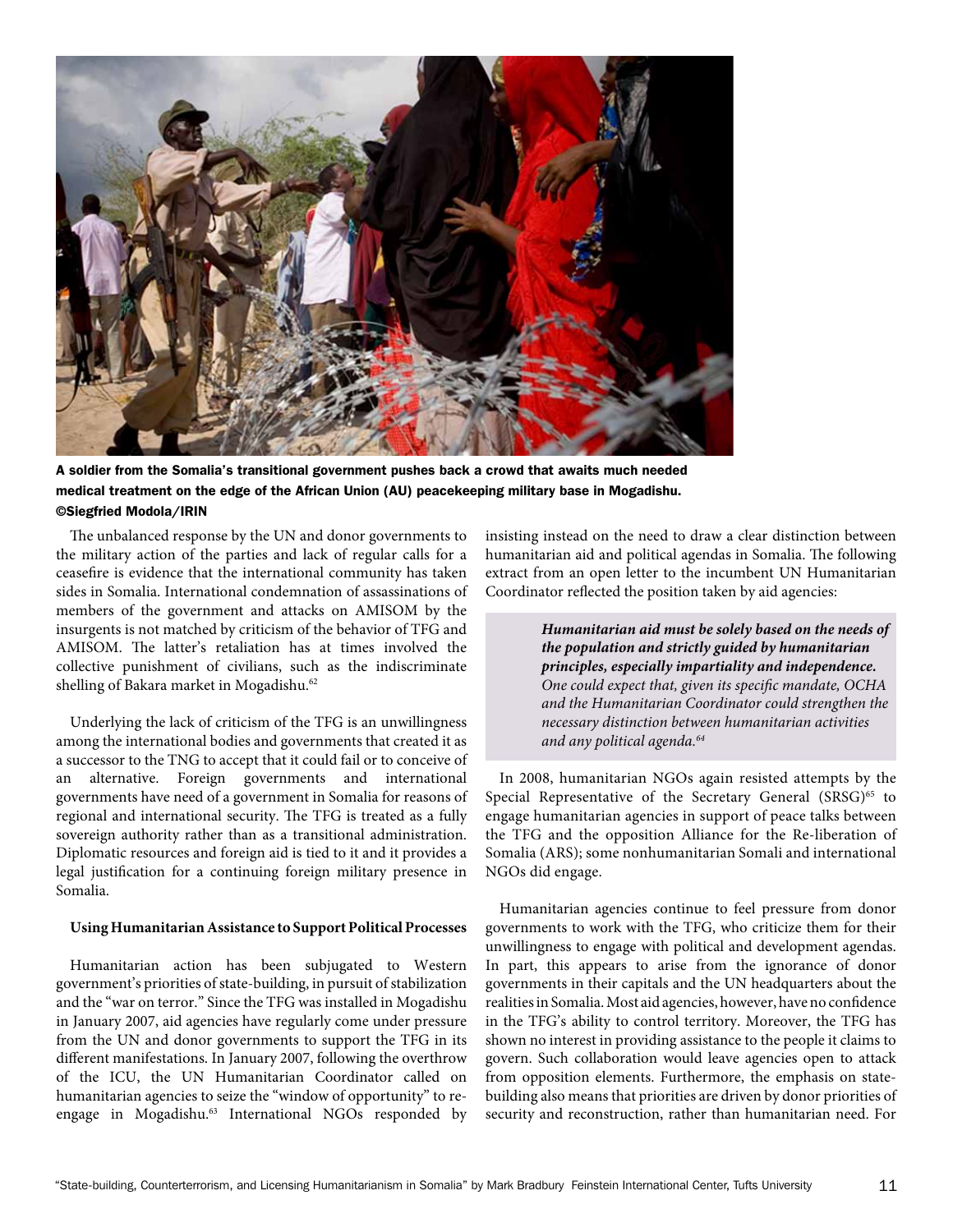example, while donors fund the salaries of MPs, ministers, and assistant ministers, teachers and health workers go unpaid.

### **Using Foreign Aid to Support Military Action and Stabilization**

Since the TFG was formed in 2004, the international community has sought to turn the TFG into a viable government that controls territory and provides security as a bulwark against anti-Western Islamist forces. This has involved supporting the training of TFG security forces, backing the Ethiopian intervention, the provision of weapons<sup>66</sup> and training, and support for AMISOM.<sup>67</sup> There is no accurate record of the number of TFG security forces that have been trained since 2004 with international support. Despite credible criticisms since 2007 of the transparency and accountability of such support and doubts about the loyalty of trained forces, the international training of TFG security forces continues.

The US government has denied reports<sup>68</sup> that it has been directly involved in planning and supporting of an anticipated TFG counteroffensive. However, the European Union and some Western and regional governments have been providing training to TFG forces; in May 2010, Spanish, German, Irish, French, and Hungarian military trainers began training 2,000 Somali troops in Uganda on behalf of the European Union.<sup>69</sup> Furthermore, the SRSG made little secret of his support for a TFG military counteroffensive. In March, he was described as doing "event planning," briefing donors on the TFG's plans, and encouraging aid agencies to prepare quick impact projects (QUIPs) to stabilize and win "hearts and minds" in areas that would be secured by the government.70 In Somalia, the offensive is also perceived as an AMISOM offensive.71 Securing Mogadishu would be of great symbolic as well as practical value and clearly demonstrate the authority of the TFG. Some donor governments also rationalize a counteroffensive on humanitarian grounds, that gaining control of the city and the surrounding region would allow aid to reach many of the displaced people. At the same time, antiterrorism legislation has been used to prevent the delivery of assistance to opposition areas.

With donors providing both military and humanitarian aid, the boundaries between military and humanitarian assistance become increasingly blurred. Some belligerents view aid agencies simply as extensions of Western governments. Al-Shabaab monitors international news and has demonstrated an awareness of the relationship between aid agencies and donor countries. For their part, aid agencies are acutely aware of the impact that foreign military support for the TFG can have on their access; following US air strikes against terrorist targets in Dhobley and Dusamareb in 2008, INGO staff were accused of coordinating the airstrikes. European NGOs voice concern about the impact that the training of TFG soldiers by their governments will have on their operations. As one manager noted, "they [al-Shabaab] are looking to find fault with us, so it is dangerous for staff and community interaction."72

In 2005, a review was undertaken of how donors were applying the Organisation for Economic Cooperation and DevelopmentDevelopment Assistance Committee (OECD-DAC) Principles for Good International Engagement in Fragile States in Somalia. It found consensus among donor governments that state-building should be the central objective of their assistance, but no agreement on a common approach.73 It also concluded that a comprehensive approach to the principle of "do no harm" was "vital." However, there has never been a comprehensive evaluation of donor humanitarian and development assistance to Somalia.<sup>74</sup> Furthermore, while there are ongoing discussions about the coordination of humanitarian financing, there has been no review of the extent to which donor governments in Somalia are upholding the Principles and Good Practice of Humanitarian Donorship.<sup>75</sup> Given that some donors have become belligerents in Somalia, such a review is overdue.

#### **Muddying the Waters with "For-profits"**

To further complicate the situation, USAID tenders for QUIPs have attracted the attention of for-profit contractors and private security companies, as well as INGOs. Donor funding of nontraditional aid actors to undertake developmental and nationbuilding activities has become commonplace in Iraq and Afghanistan, but is new to Somalia. The increased number and variety of organizations involved in delivering assistance increases competition, uncertainty, and insecurity. The for-profit agencies are not bound by humanitarian principles and their objectives are less focused on meeting need and more on winning hearts and minds through aid provision. Humanitarian NGOs have expressed concern that the presence of for-profit agencies could affect local perceptions of humanitarian actors and that their unprincipled and uninformed behavior could jeopardize the operations and security of already existing programs. If humanitarian principles are compromised further in favor of stabilization, some INGOs believe that the presence of for-profit contractors will make Somalia more dangerous for aid workers.<sup>76</sup>

#### **The Licensing of Humanitarian Assistance**

Perhaps the most challenging development for humanitarian agencies in Somalia—and one that potentially will have consequences beyond Somalia—is the increased regulation of humanitarian assistance through more stringent licensing regimes, as a consequence of the designation of organizations and individuals in Somalia as terrorists.

In 2009, US humanitarian assistance to Somalia fell afoul of US domestic antiterrorism legislation. Over US\$50 million of US humanitarian assistance programmed for Somalia through USAID and the Office for Foreign Disaster Assistance (OFDA) was suspended on the orders of the US Treasury Department's Office of Foreign Assets Control (OFAC), out of concern that it was at risk of benefiting al-Shabaab, which had been proscribed by the US government as a terrorist organization.<sup>77</sup> US legislation prohibits any contact with a listed terrorist group, regardless of intent, thereby making the distribution of food to people living in regions controlled by such a group impossible.78 Any individual, including the USAID Administrator, could, in theory, be held accountable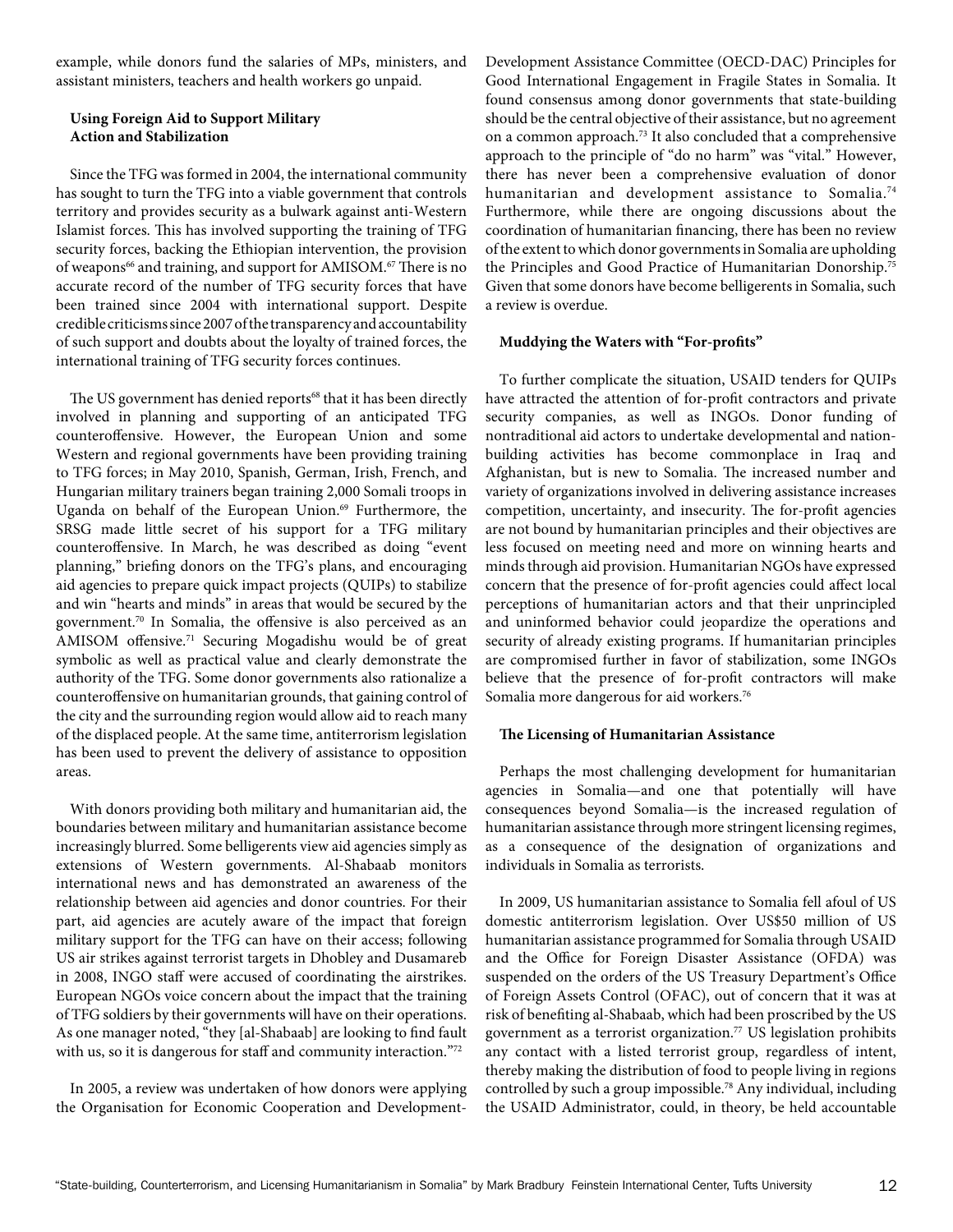for assistance that was diverted by or seen to benefit al-Shabaab. The informal taxation and diversion of aid that was tolerated by donors and aid agencies for years as the "price of doing business" in Somalia therefore became illegal where those proscribed as terrorists were seen to be benefiting.

US-funded humanitarian agencies therefore face a new constraint to access in parts of south central Somalia where al-Shabaab has gained control. In order to distribute assistance, they have to work with local authorities, but by doing so they risk criminal prosecution under US antiterrorism laws. This applies not only to the primary contractors but also to sub-contractors and local partners. The suspension of USAID impacted particularly hard on WFP, because the US government was its biggest donor and food diversion was difficult to stop entirely.

USAID attempted to obtain a waiver for humanitarian assistance, but was reportedly rejected by the US State Department. As one aid worker remarked, "Political considerations outweigh needs."79 International agencies have found the new conditions for grants drawn up by USAID with enhanced due diligence practices to be impossible to work with. One aid worker commented:

> *It is not possible to work with OFAC funding conditions in south central Somalia. Whatever group is in control of an area requires some payback. The problem arises when they [the US government] say they are a terrorist group.80*

The UN Humanitarian Coordinator has also pointed out that listing al-Shabaab as a terrorist organization politicizes humanitarian assistance,<sup>81</sup> because US legislation effectively limits the delivery of humanitarian assistance provided by the US government to those populations in areas controlled by its allies.

USAID has long been one of the biggest donors in Somalia and the main donor to WFP.<sup>82</sup> The suspension of US assistance in 2009 therefore left a serious funding gap that threatened to undermine humanitarian relief efforts. In January 2010, while OFAC negotiations were ongoing, WFP suspended food distributions in most regions of south central Somalia, reportedly due to escalating threats and attacks against its staff and unacceptable demands by armed groups.<sup>83</sup> Al-Shabaab rejected the claim that WFP had left for security reasons or that they had been ordered to leave, asserting that they had simply asked WFP to purchase grains from local farmers.<sup>84</sup> Subsequently, they did issue a ban on WFP operations in Somalia and warned Somalis working with WFP to terminate their contracts.85 Some aid workers, however, believe WFP's decision to suspend assistance was the direct consequence of a US government strategy to weaken al-Shabaab:

> *The view among Hawks in the [US] administration is that humanitarian assistance is part of the war economy, and if you cut aid you deprive al-Shabaab of income. This is an economic war against al-Shabaab.86*

The status of humanitarian assistance became more precarious in March 2010 when the UN Monitoring Group on Somalia delivered its report to the UN Security Council (UNSC). After investigating acts prohibited by UN resolution 1844 (2008) that "obstruct the delivery of humanitarian assistance to Somalia, or access to, or distribution of, humanitarian assistance in Somalia,"87 the Monitoring Group reported that the diversion of humanitarian aid was fuelling a war economy in Somalia. Specifically, it reported to the UNSC that substantial quantities of food aid delivered by WFP through a cartel of local contractors had been diverted and that one of these contractors had links to Hizbul Islam, a group fighting the TFG and proscribed by the US government.<sup>88</sup> In response, UN Security Council resolution 1916 in March 2010:

> *"…condemned the misappropriation and politicization of humanitarian assistance by armed groups in Somalia and called upon all Member States and United Nations units to take all feasible steps to mitigate such practices."89*

Unusually, the resolution requires the UN Resident and Humanitarian Coordinator in Somalia to report every 120 days on the delivery of humanitarian assistance, to assure the UNSC that it is not being misused or misappropriated or is benefiting listed individuals or entities. The implication is that if this is not the case, humanitarian assistance could be suspended.

A month later, on April 13, 2010, the US president signed an executive order "Blocking Property of Certain Persons Contributing to the Conflict in Somalia," and introduced sanctions against designated individuals considered a particular threat to US interests. At the same time, the UN designated al-Shabaab as a threat to peace and security in Somalia and urged member states to establish sanctions against them.<sup>90</sup> The British and Canadian governments had proscribed al-Shabaab in early March 2010, following similar actions by the Australian, Norwegian, and Swedish governments. Aid agencies are fearful the licensing regime on humanitarian assistance will be further tightened if humanitarian assistance becomes subject to the domestic terrorist legislation of these states. Canada has reportedly followed the US by suspending further humanitarian assistance to Somalia, while the UK Department for International Development is examining the implications for UK humanitarian assistance in Somalia.<sup>91</sup> If this policy is replicated in Germany and France, EC funding may similarly be affected.

The new regulations on humanitarian assistance have had the affect of eroding humanitarian space and restricting humanitarian access. WFP's suspension of assistance in south central Somalia affected other humanitarian actors who relied upon it for supplementary food and on the UN air services and security infrastructure it managed. Aid agencies with independent sources of funds are not directly affected by donor's suspending assistance, but may be indirectly affected by other agencies reducing or ceasing operations. Of most concern will be the impact on the well-being of 3.2 million people identified by the UN to be in need of food aid in 2010. WFP's suspension followed the earlier withdrawal of CARE from Somalia, leaving ICRC as the only agency distributing food aid in south central Somalia, and in much smaller quantities than either agency. Better- than-expected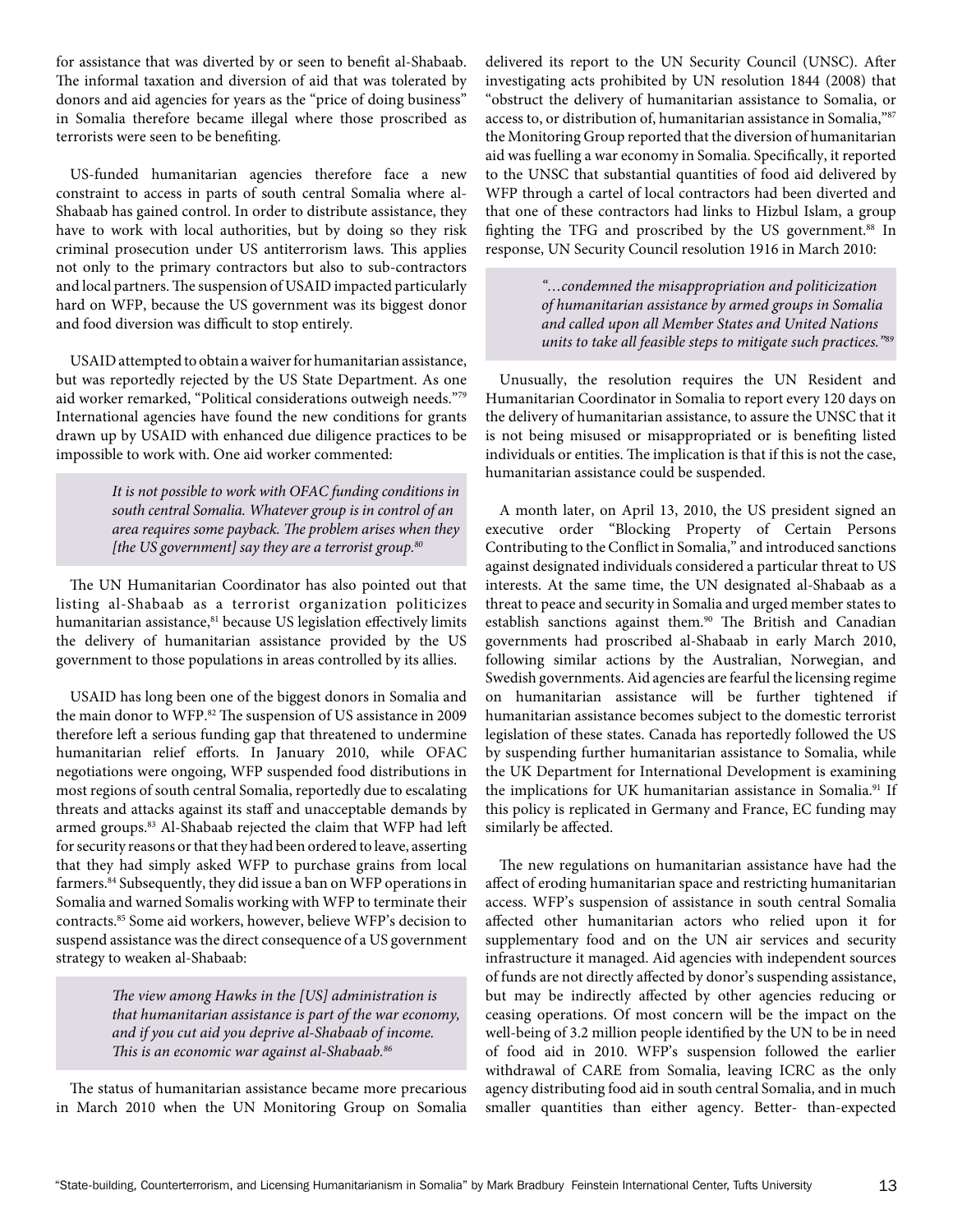harvests in 2010 may offset the loss of food aid in the short term. In the longer term, it may well have serious livelihood and nutritional consequences in regions such as Gedo, which depend greatly on food aid. In March, food prices are reported to have risen and there were high numbers of children in feeding centers.<sup>92</sup> Curbs on funding and the uncertainty of longer-term funds also forced other agencies to adjust their programs, thus depriving more people of assistance. Oxfam reported that they have cut family rations for children attending therapeutic care centers due to the unreliability of the food pipeline.<sup>94</sup> At the same time, very little assistance is going to TFG-controlled areas because there are few people living there.

The restrictions on humanitarian funding are causing consternation and divisions among aid agencies. While some have voiced concern that they have become an impediment to independent humanitarian action, others take the view that donor money raised from US taxpayers should not benefit anti-Western groups.95 Some agencies have responded by opting to negotiate new contracts with USAID. Others prefer to assert their independence by not taking US funds, arguing that it is impossible to work in many areas of south central Somalia without negotiating with al-Shabaab commanders and that the urgent needs of the population outweigh US concerns over collaboration with proscribed groups.96

### **Humanitarian Funding**

Humanitarian agencies in Somalia have rarely lacked resources. Available data shows that "levels of aid to Somalia since the late 1970s have remained consistently high compared with other emergencies."97 Although the UN consolidated appeals (CAP) have never been fully funded, Somalia between 2000 and 2008 was among the top ten recipients of humanitarian aid and has been the subject of eight CAPs, more than any other country. As noted, the possibility that donor governments may follow the examples of US and Canada in restricting humanitarian assistance to Somalia is causing uncertainty about future humanitarian funding. Furthermore, the preference among donors for pooled funding mechanisms to channel resources to Somalia—such as the Humanitarian Response Fund (HRF) and UN Central Emergency Response Fund (CERF)—makes it more difficult for INGOs to access humanitarian funds. The UN has been consultative in the design of the CHF (Common Humanitarian Fund) but, given its political positioning, some NGOs question whether they should seek funding through UN common funding pools at all. As an INGO member of staff commented:

> *Are we selling our souls to cover our core costs? If you are a partner with the UN you compromise your right to say anything.99*

Furthermore, as the UN has now designated al-Shabaab as a terrorist organization, NGOs operating in areas controlled by them may be unable to take funds from the UN.

Antiterrorism legislation in donor countries also has an impact on other sources of assistance for people in Somalia, including overseas remittances and assistance from Islamic charities, that are, in many respects, more critical for sustaining livelihoods than humanitarian aid. In 2001, such legislation was used to freeze the assets of the Somali money transfer company Al Barakat and it continues to influence this critical pillar of the economy. In times of acute humanitarian stress, the flow of remittances from overseas increases. But the possibility that remittances could inadvertently benefit armed groups like al-Shabaab, or be perceived as support for them, is reportedly making Somalis more cautious in remitting money to Somalia.

#### **Humanitarian Leadership and Diplomacy**

Humanitarian NGOs link the erosion of humanitarian space and diminishing access in Somalia to the absence of robust humanitarian leadership from the UN to negotiate access and promote humanitarian principles. Many INGOs would not want the UN to negotiate on their behalf for fear of association, but the absence of such leadership from the UN, they argue, has allowed the warring parties and foreign governments to manipulate and politicize humanitarian assistance.

Others argue that the problem does not lie with the UN, but that the nature of the conflict in Somalia makes it very difficult to promote humanitarian principles. The Humanitarian Coordinator is not barred from negotiating with proscribed entities, and the fact that the UN in Somalia is not an integrated mission preserves some distance between the UN technical agencies and the UN Political Office. However, the nature of the belligerents and the lack of clear leadership and command and control structures limit the opportunities for meaningful humanitarian diplomacy. It is unclear that the "hard-line" leadership of al-Shabaab would have any interest in dialogue. Thus, according to one UN employee:

> *In Somalia we are less able to promote principles than anywhere in the world.100*

The UN Humanitarian Coordinator's room for manoeuver in negotiating humanitarian space is constrained by the political positioning of the UN. The stance taken by the UN SRSG in Somalia in the past two years means that the lines between the humanitarian, military, and political objectives of the UN are blurred. As one aid worker interviewed commented:

> *The UN is seen as biased. It is unable to lead on humanitarian negotiations, side with the humanitarian community and advocate for humanitarian principles in a more robust way because of the political process.101*

Furthermore, some INGOs argue that the combined office of Resident and Humanitarian Coordinator does not allow for a sufficiently clear distinction to be made between the development and humanitarian roles of the UN; roles that would become more blurred if an integrated mission were to be established. How, it is asked, can the office that supports government security forces be independent and impartial? INGOs are not convinced by the argument that the belligerents in Somalia do distinguish between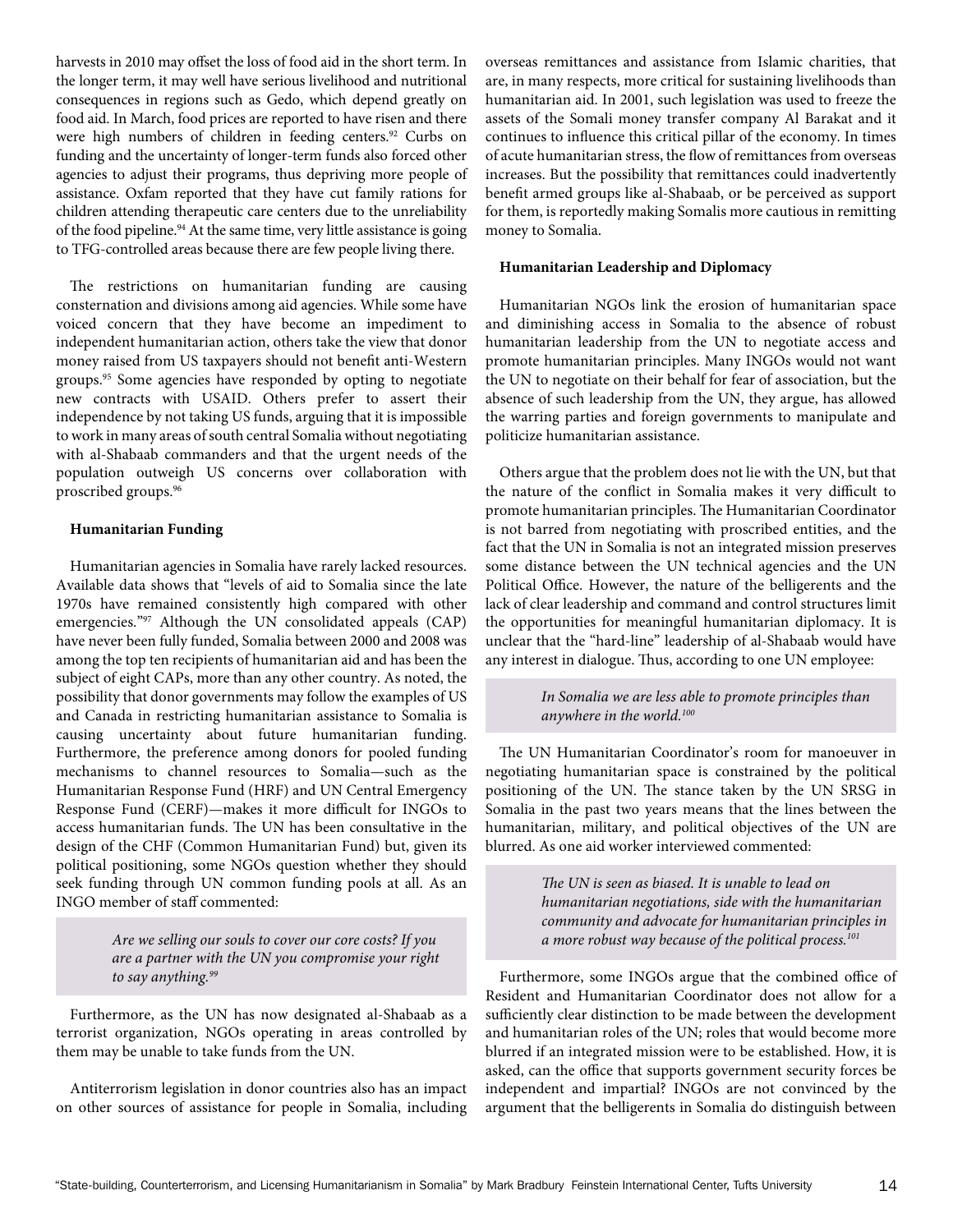the UN political and technical agencies. Some point to the bombing of the UNDP offices in Somaliland by al-Shabaab in October 2008 as evidence that the agency is viewed by Somalis as a political player.

### **The Absence of a Coherent Humanitarian Framework**

The community of humanitarian actors in Somalia is divided and relations between them can be acrimonious. This is not new. It is debatable whether there has ever been a "humanitarian system" or a "community" of humanitarian actors with shared goals and principles. If it did ever exist, then it has dissipated with the global proliferation of aid agencies in the two decades since the end of the Cold War—a period that coincides with the crisis in Somalia.

Aid agencies are split on the need for a coherent framework and the means to create one. Some agencies argue for stronger coordination and collaboration, although there is no shortage of formal and ad hoc coordination forums for Somalia. Some humanitarian actors believe that collaboration and coordination leave them less vulnerable to manipulation by the warring parties and donors. The OFAC issue, for example, is being negotiated on a bilateral basis by agencies and some argue that the lack of collective negotiation weakens the humanitarian community. Other agencies, however, see efforts to enhance coherence as challenging the integrity of humanitarian action. Efforts by donors to bring coherence to the system have created new tensions around the politicization of aid.102

International humanitarian NGOs are divided on their relationship with the UN. Some have sought to constructively engage with it in the belief that it should take a leadership and coordinating role in humanitarian response. However, the criticism that the UN has failed to uphold basic principles of impartiality and neutrality, the lack of humanitarian leadership, the unswerving support to the TFG, coupled with the impact of UN reform, have created an adversarial relationship with the UN. These INGOs report that they spend more time lobbying the UN rather than working with it and are increasingly choosing to act independently of it.103 They criticize the UN and donors for prioritizing the survival of the TFG over humanitarian needs. Consequently, as one aid worker commented:

> *The UN or donors never ask what they can do to ensure that we can keep operating here.*<sup>104</sup>

While they accuse the UN of failing to hold the TFG to account, these INGOs are also criticized by the UN for being insufficiently critical of antigovernment forces.<sup>105</sup>

Other INGOs who have their own sources of funds choose to reinforce their neutrality by establishing their distinctiveness and avoiding association with the UN and the numerous coordination forums that exist.106 They prefer to undertake their own humanitarian diplomacy in Somalia and in the Somali diaspora.

Some humanitarian aid workers in Somalia bemoan the lack of a basic comprehension of humanitarian principles among aid actors and call for a more robust adherence to the principles to reestablish the distinctiveness and neutrality of humanitarian action.107 However, establishing agreement on a common set of operational principles among humanitarian agencies has historically proven to be difficult in Somalia.<sup>108</sup> In the mid-90s, for example, the Somalia Aid Coordination Body (SACB) drew up a "Code of Conduct" that made security for aid agencies a precondition for assistance. While the pressure of this may have improved conditions in some locations, its application was inconsistent and it was not sustained by the SACB. Ground rules were also developed to ease access negotiations during the 1997 floods in Somalia, but were rarely applied. Most recently, agencies have sought to improve humanitarian access and reinforce humanitarian principles through agreements on operational standards. In 2009, the UN produced the "IASC Ground Rules: Advisory Note on Practical Considerations for Negotiations" as a step towards shared principles on access negotiations in Somalia. However, many INGOs were sceptical about collective action and instead agreed to a series of "red lines" beyond which INGOs were not prepared to continue working in the country.

There are two weaknesses with these operational agreements. First, they have been negotiated among humanitarian agencies only and have not been discussed or agreed with belligerents, who need to provide guarantees of acceptance and safety for aid workers in all parts of the country. Second, maintaining the agreements just among the aid agencies has proven difficult. The suspension of WFP's activities in south central Somalia in December 2009, for example, provoked a complaint from the NGO consortium that WFP's failure to consult with "either the UN Country Team or the Inter-Agency Standing Committee (IASC) Somalia prior to its suspension in South/Central Somalia transgressed the most fundamental and jointly agreed operating principle—that of sharing information."<sup>109</sup>

### **Lack of Shared Analysis**

The different political agendas in Somalia mean there is a lack of shared analysis among humanitarian agencies on the nature of the crisis and what to do about it. Although the sophisticated analysis, mapping, and tracking units that exist for Somalia (such as the Food Security and Nutrition Unit) are among the best in any emergency, it remains hard to gauge the scale of the humanitarian crisis. Agency staff who manage operations remotely from Nairobi rarely visit the country and therefore gain little understanding of it.

There is general consensus among humanitarian agencies that the difficulty of access is a crucial obstacle to humanitarian action in south central Somalia. But views differ on how severe the problem is. UN agencies are largely restricted to governmentcontrolled or allied areas, while INGOs can work in some opposition-controlled areas and endeavor to distinguish their operations from those of the UN. The number of parties to the conflict and the inconsistencies within each group means that much analysis is localized and varies in quality depending on the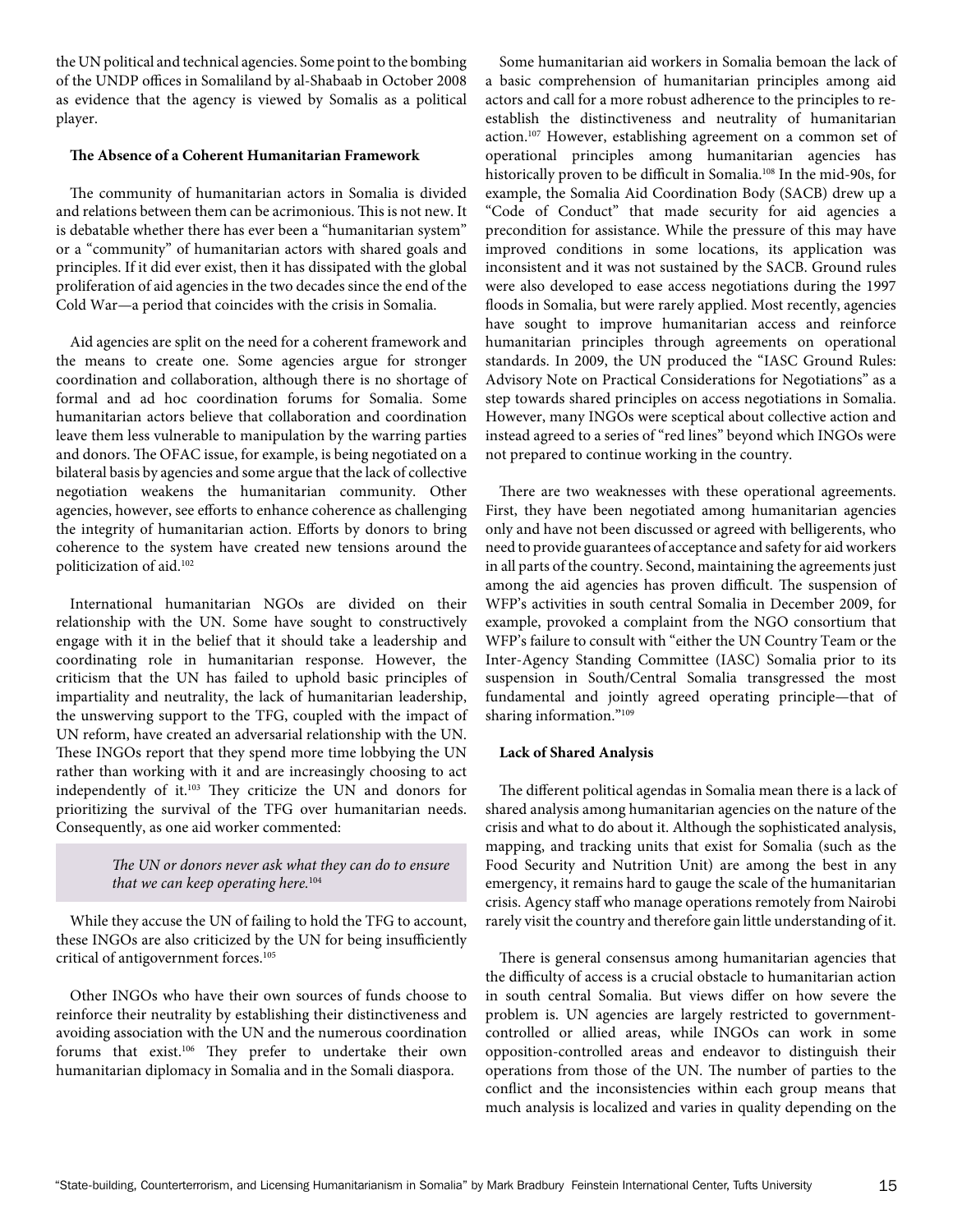agency. Some INGOs report that it has become easier to work in al-Shabaab areas; others report that their work is at an all-time low.110 Agencies have different theories as to why some find it easier to negotiate access than others, noting such variables as the type of assistance provided, the level of independence of the agency, the historic relationship with the community, and the quality of staff. Without a shared analysis between the UN and INGOs, the possibilities of identifying common workable strategies are slim.

### **Humanitarian Accountability**

There is a long history of misuse, misappropriation, and obstruction of humanitarian aid in Somalia that dates back to before the war.111 In the early 1990s, aid—and the intended beneficiaries of that aid—became resources that were fought over by rival factions and led to criticisms that humanitarian agencies were fuelling a war economy.112 Two decades later, in March 2010, the UN Monitoring Group on Somalia exposed how foreign aid remains entwined with the conflict.113 Investigations by the Monitoring Group concluded that humanitarian assistance had been obstructed by the substantive diversion of food aid, some of which had been used to support the efforts of armed groups opposed to the TFG. The largest Somali NGO in south central Somalia, which partners with several INGOs, was also accused of being complicit in the diversion.

Humanitarian agencies are, again, divided over the implications of the Monitoring Group's report. The WFP, the UN Resident and Humanitarian Coordinator, and some INGOs have refuted the accuracy of the Monitoring Group's findings on the scale of food aid diversion. In March, the Humanitarian Coordinator also expressed concern that the report was "adversely affecting flows of humanitarian assistance and will inevitably make it more difficult to sustain a humanitarian lifeline to central and Southern Somalia at a time when there are increasingly high levels of child malnutrition."114 The humanitarian consequences of the suspension of WFP assistance for the 3.2 million people identified by the UN to be in need of food aid is yet to be seen. Indeed, it may be difficult to demonstrate impact empirically because numerous variables such as remittance flows, food production, climate, and security can positively or adversely affect livelihood vulnerability.

For other humanitarian actors, the Monitoring Group report is a wake-up call for all humanitarian agencies in Somalia, for while WFP is singled out for investigation, the report raises questions about the entire humanitarian system in Somalia. As one aid worker commented:

> *For NGOs the arms Monitoring Group has broken the shell of presumptive accountability that agencies are operating honestly in Somalia…It is incumbent on us to explain what we are doing.115*

Aid agencies differ in their views on the extent to which all forms of aid are diverted and what is acceptable. Some take the view that:

*Any agency delivering aid in Somalia has to pay for access—indirectly through contractors, directly through extortion, or by commanders taking a cut from local aid worker's salaries.116*

Others are adamant that they rigorously monitor the assistance that they deliver and do not "pay for access." It is likely, however, that the UNSC will deal with aid diversion more harshly than it has done so with arms flows to Somalia, because humanitarian aid remains within the control of individual member states of the UN. Since the arms embargo on Somalia was established in 1992, it has had little or no impact on containing arms flows to Somalia. Suspending humanitarian assistance on the grounds of domestic security is much easier. Some humanitarian agencies are therefore concerned that the Monitoring Group may have seriously damaged humanitarian action in Somalia:

> *Humanitarianism as an abstract concept of compassion is in tatters in Somalia and the Monitoring Group report is the latest shot at that.117*

### **Conclusions and Recommendations**

The resurgence of conflict in south central Somalia since 2006 has created one of the world's worst humanitarian crises. At the same time, humanitarian agencies have experienced a catastrophic deterioration in access. This paper has highlighted reasons for this and some of the challenges and dilemmas faced by the humanitarian community.

For two decades, the international community has responded to the crisis of state collapse and war in Somalia with a mixture of diplomacy, humanitarian assistance, and state-building programs. Since 2001, Somalia has often been described as "the next Afghanistan," being a collapsed state and "ungoverned" land from where militant groups and individuals espousing militant Islamist ideology threaten regional and international security. As the interests of both al-Qaeda and the West in Somalia have grown, it appears that the country is becoming a site where Western military strategies and aid policies developed in Afghanistan and in Iraq are being transferred to Africa.<sup>118</sup> Counterterrorism and counterinsurgency strategies combining military force and aid stabilization packages and the use of "for-profit" companies to deliver assistance are being deployed in Somalia. This has not proven effective in Afghanistan, where there has been no shortage of funding.119 Transferring such template approaches to Somalia, which takes no consideration of the context and is backed by fewer resources, seems unlikely to be any more successful.

Having sponsored the creation of the TFG in 2004 as Somalia's "legitimate authority," the international community is locked into supporting it, seemingly at any cost. Primacy is given to security and "transitional" issues of recovery and state-building over international legal and human rights accountability and protection—a move that is indicative of a wider policy shift in the context of the "war on terror." Some governments have become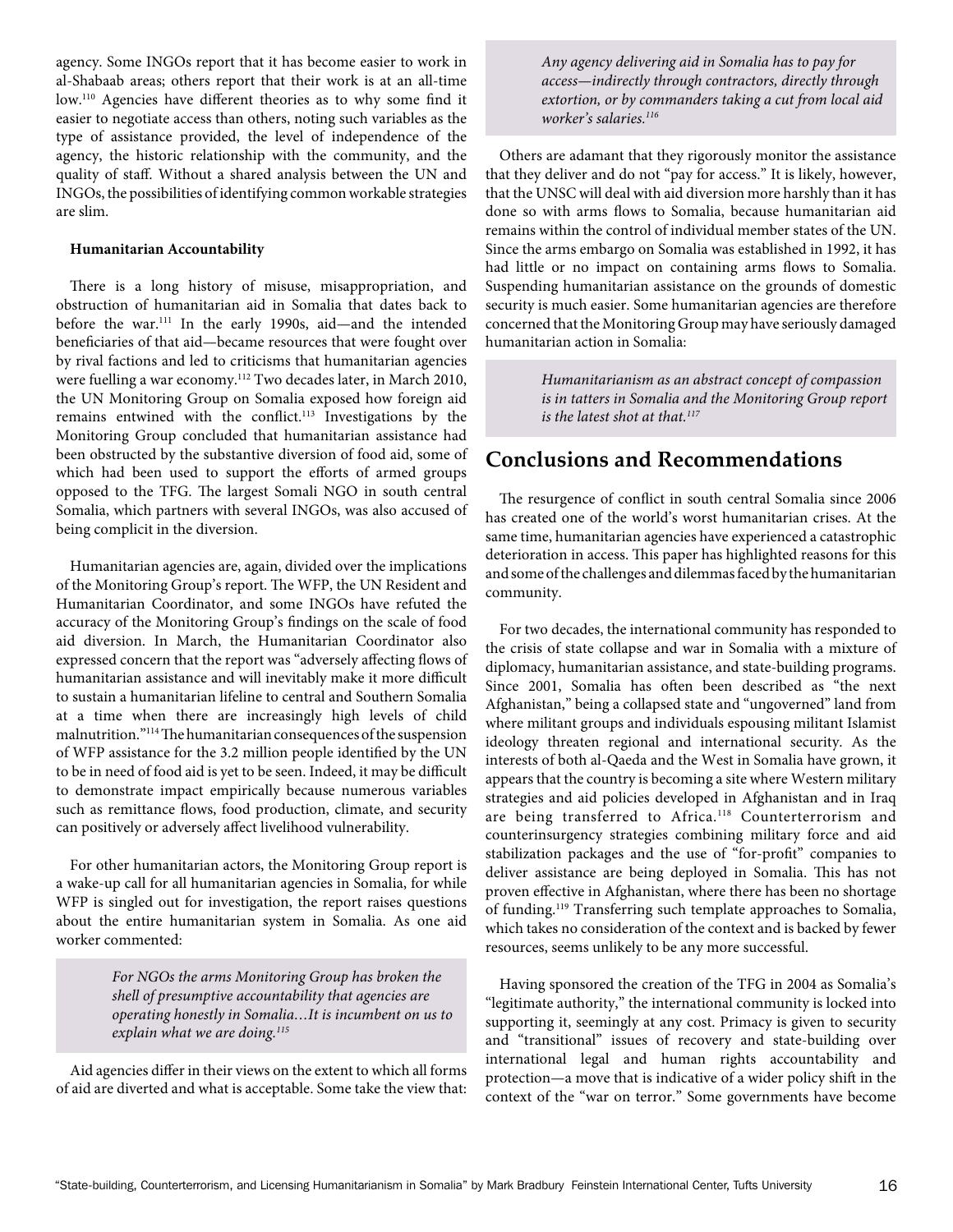belligerents, either through direct military action or indirectly through support for TFG security forces. The use of humanitarian assistance to further political and security agendas is a further manifestation of this and suggests that some donors have lost sight of the principles of Good Humanitarian Donorship which they signed up to.

The "with us or against us" mentality of the war on terror has affected the nature of the security threats faced by Somali civic actors and foreign aid workers, leaving them vulnerable to attacks from both pro- and anti-TFG elements. In response to diminishing humanitarian space, the UN and INGOs have sought to reaffirm the principles that are seen to underlie their work through agreedupon operating standards and "red lines." But their defence of humanitarian space is on somewhat shaky grounds.

First, the UN is not perceived as neutral or impartial in Somalia, due to its support for the TFG. Second, there are difficulties in monitoring the delivery and uses of aid, and "pragmatic" solutions to aid delivery have allowed humanitarian assistance to become part of the war economy. Third, the concept of a "humanitarian space" is difficult to operationalize in Somalia, where the distinction between political, military, and civil actors is blurred, and notions of neutrality and impartiality sit uneasily with espoused ideologies. Humanitarian actorsin Somalia have become targets of kidnapping and killing, partly because of the resources they control and partly because their neutrality and impartiality is not respected. Groups such as al-Shabaab are knowledgeable about the national origins of aid agencies and their sources of funding, and, in the eyes of many Somalis, these agencies are linked to the policies of Western governments.

In this context, the biggest challenge to independent humanitarian action in Somalia is, arguably, the moves towards greater regulation and licensing of humanitarian aid by donor governments. This has implications for humanitarian action beyond Somalia because it opens the door for increased political management of humanitarian aid and its use to further political ends. Globally, humanitarian aid has become one of the policy tools—alongside diplomacy, military intervention, and trade that Western donors can deploy to contain the threat of fragile states, to transform conflicts, and to establish stability and global security. In order to deliver assistance to populations in need in south central Somalia, aid agencies have to negotiate with local authorities, who, in many places, are allied to antigovernment forces such as al-Shabaab or Hisbul Islam. Through legislation, donors can enforce greater policy coherence. Actions by humanitarian actors that would previously have been considered good "fieldcraft" or essential humanitarian diplomacy, involving some compromise for the greater good, can be determined to be illegal under some forms of antiterrorist legislation. For aid agencies, the danger in the licensing of humanitarian assistance is that it removes any pretence of independence. It contractually binds agencies into a "with us" relationship with donor governments. Assistance that is policy-driven, rather than provided on the basis of need, is no longer humanitarian.

#### **Recommendations**

**Humanitarian Principles:** In Somalia, where humanitarian access and humanitarian space is being eroded, it is essential that humanitarian agencies seek to hold a neutral and impartial humanitarian line. Humanitarian agencies should continue to restate and raise awareness among all actors about humanitarian principles and international humanitarian law and work towards a consensus on humanitarian "ground rules." These need to be agreed with the belligerents, not just among the aid agencies. Ideally, UNOCHA might be expected to take a lead on this. In the absence of this leadership, humanitarian principles should form the basis of individually negotiated local-level access agreements.

Donor governments should reaffirm the distinction between humanitarian action on the one hand, and development aid and political engagement on the other, and support the principled and impartial delivery of humanitarian aid. For this reason, an integrated UN mission in Somalia should be avoided.

**Protection:** Civilians are under fire by all sides in the conflict, as evidenced in their mass displacement. The imperative to protect civilians during conflict means that every effort should be pursued to end the armed conflict in Somalia through peaceful means. Donor governments and the UN should not be silent on abuses by military forces in Somalia. They must apply the same standards to all in respect to IHL and be prepared to comment on TFG and AMISOM actions that do harm to civilians. Silence by political actors reinforces a culture of impunity.

**UN leadership:** The humanitarian crisis in Somalia requires strong humanitarian leadership from the UN to forge a humanitarian consensus. For the UN to play this role effectively, there needs to be a clearer distinction between its political, developmental, and humanitarian roles. Separating the UN Resident Coordinator and the Humanitarian Coordination functions would be one way to create this distinction.

**Licensing of Humanitarian Aid:** Humanitarian assistance to Somalia should be exempt from sanctions against individuals and entities proscribed by the UN and the domestic antiterrorism legislation of member states. Proscriptions themselves are a blunt instrument for resolving the crisis in Somalia. Stopping humanitarian action to avoid giving succor to such groups risks being counterproductive by denying the right to assistance and protection to hundreds of thousands of civilians in need in Somalia, and strengthening the hands of those being targeted.

Humanitarian actors need to develop a consensus around the issue of the licensing of humanitarian assistance in Somalia. Evidence of its humanitarian impact should be monitored and the issue addressed through common advocacy at the UN and in donor capitals.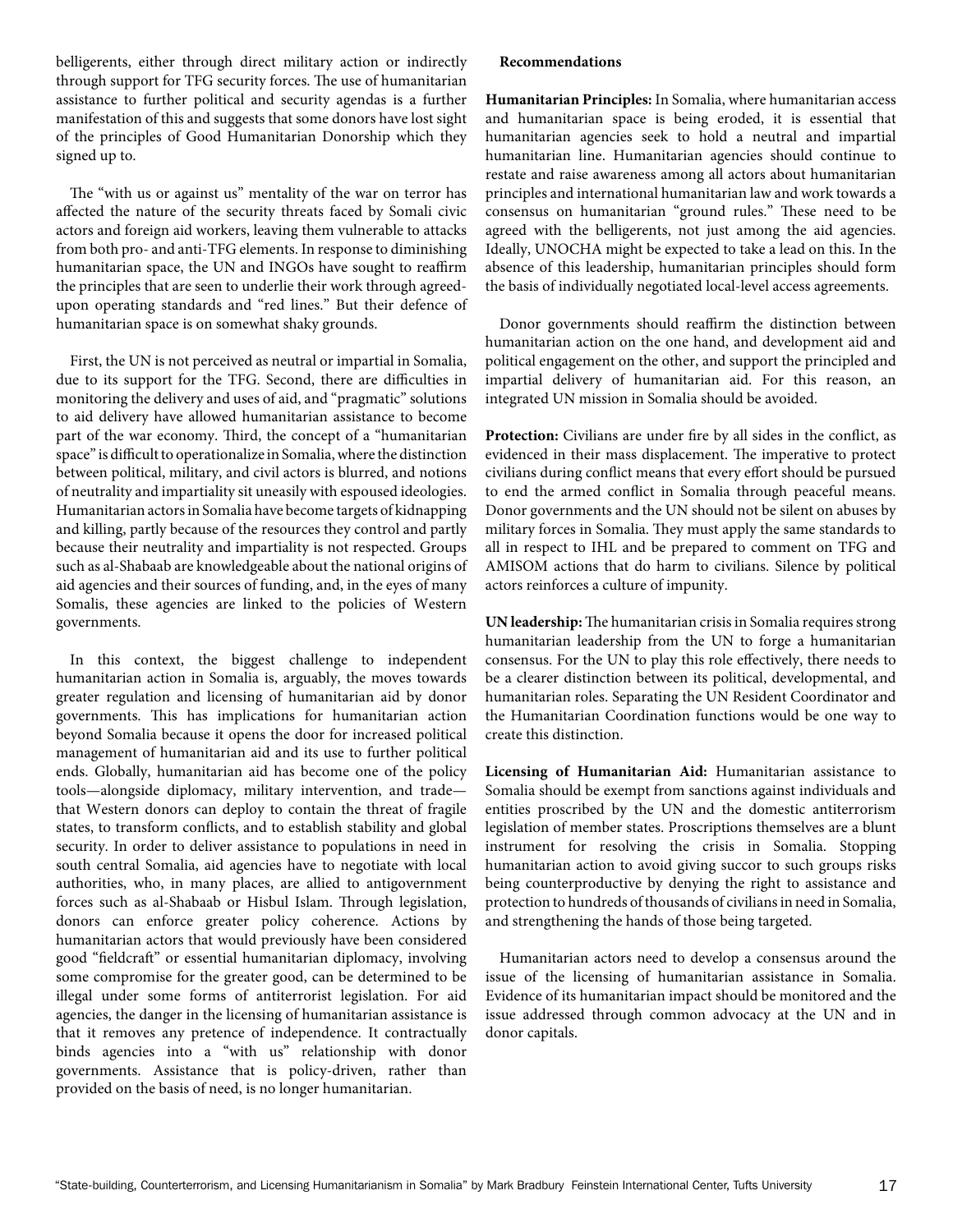**Accountability:** International military, political, and aid interventions in Somalia have lacked accountability. Criticisms by the Monitoring Group on Somalia of humanitarian agencies in Somalia should be taken as an opportunity for all humanitarian agencies to review their operations and as a platform around which to elevate the importance of impartial humanitarian action.

**Good Humanitarian Donorship:** The starkest accountability gap, however, lies with donor governments. There have been evaluations by individual donors of programs they have funded, but in two decades there has never been a comprehensive review of donor assistance to Somalia, similar to those undertaken in other countries such as Rwanda or Afghanistan. Such a review should also assess the efficacy of assistance provided by the UN and NGOs. Such a review is long overdue.

### **Footnotes**

- 1 This paper draws on a series of discussions with staff of international humanitarian agencies in Kenya in March 2010. For reasons of confidentiality, the names of those individuals and agencies have been withheld, but I acknowledge and thank them for their time and insights. I am grateful to Robert Maletta, Rosemary Heenan, and Antonio Donini for their comments on an earlier draft of the paper. Responsibility for the final analysis lies with the author.
- 2 Interview with international aid worker, Nairobi, Kenya, March 2010.
- 3 Interview with Albertien van der Veen, cited by DARA, **<http://www.daraint.org>**.
- 4 S. Hansch, S. Lillibridge, G. Egeland, C. Teller, and M. Toole, "Lives Lost, Lives Saved. Excess Mortality and the Impact of Health Interventions in the Somalia Emergency" (Washington DC: Refugee Policy Group, 1994).
- 5 Oxford Analytica, "EAST AFRICA: Kampala Bombs Regionalise Somali Conflict" (July 15, 2010).
- 6 Oxford Analytica, "SOMALIA: AMISOM Expansion Risks Bolstering al-Shabaab". (August 23, 2010).
- 7 IRIN (Integrated Regional Information Networks), "Somalia: Ban on Aid Agencies Condemned," August 10, 2010, **<http://www.irinnews.org>**.
- 8 Alex de Waal, *Famine Crimes: Politics and the Disaster Relief Industry in Africa* (Oxford: James Curry; Bloomington, IN: Indiana University Press, 1997).
- 9 M. Bradbury and V. Coultan, "Somalia Inter-Agency Flood Response Operation Phase I November-December 1997. An Evaluation" (UNICEF Somalia, Nairobi, July 1998).
- 10 See Bradbury and Coultan, "Somalia Inter-Agency Flood Response."
- 11 See Interpeace, "A History of Mediation in Somalia Since 1988" (Nairobi, May 2009).
- 12 This included telecommunications and money transfer companies, which are an important part of the infrastructure for the remittance economy that is an essential element in the livelihoods of many Somalis.
- 13 In 1991, people in northern Somalia formed the secessionist Republic of Somaliland; in 1998, people in northeast Somalia formed the Puntland Federal State of Somalia; and in 1999, the Rahanweyn Resistance Army, with Ethiopian support, won control of Bay and Bakool regions.
- 14 Bradbury and Coultan, "Somalia Inter-Agency Flood Response."
- 15 Harmony Project, "Al-Qa'ida's (Mis)Adventures in the Horn of Africa" (Combatting Terrorism Center, West Point, 2007).
- 16 International Crisis Group (ICG), "Somalia: Countering Terrorism in a Failed State" (Africa Report no. 4, May 23, 2002): 2.
- 17 K. Menkhaus, "The Crisis in Somalia: Tragedy in Five Acts," *African Affairs* 106/204 (2007): 357–390.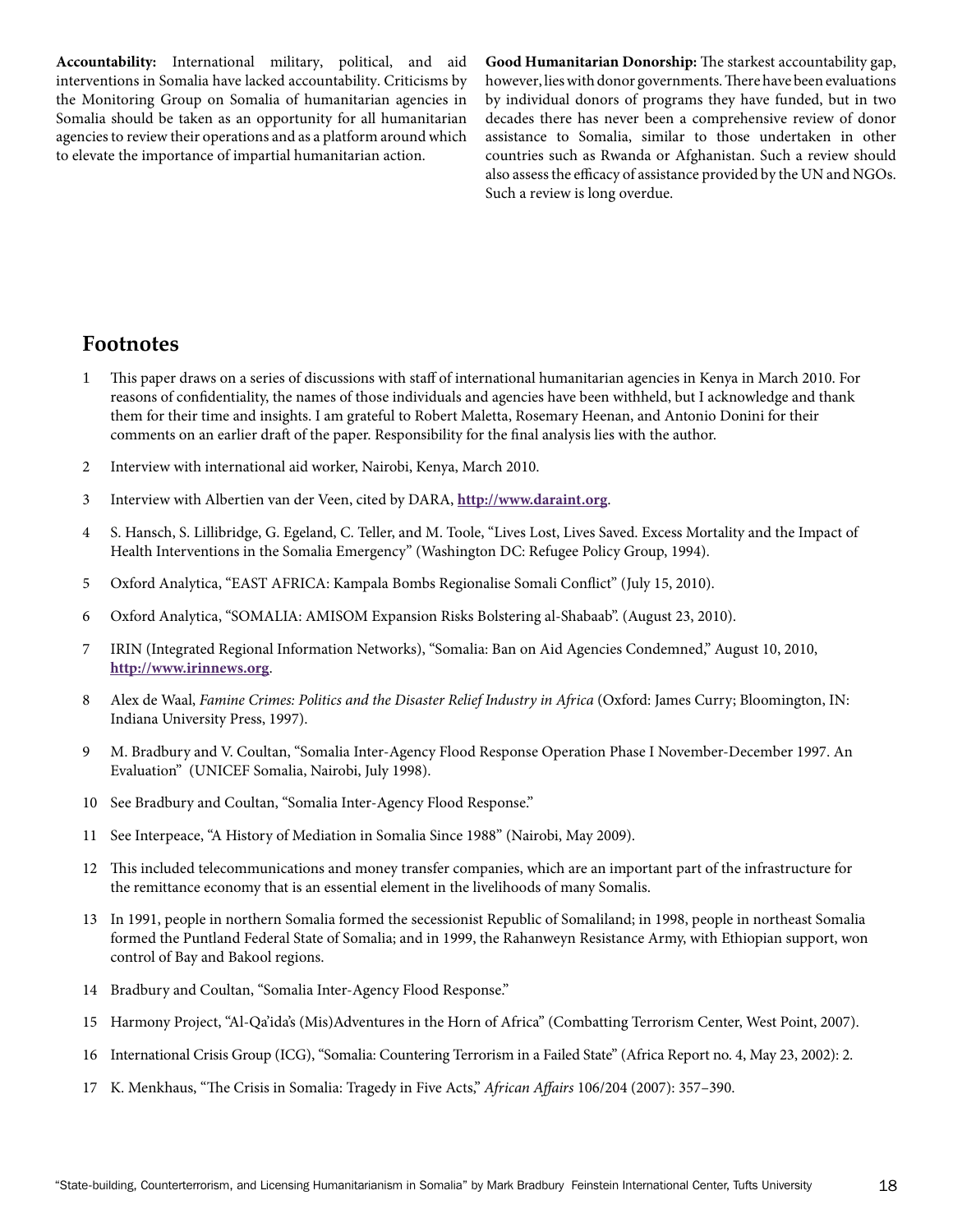- 18 IRIN, "Somalia: UN Calls for Immediate Re-engagement," ReliefWeb, January 18, 2007.
- 19 IRIN, "Somalia: Displaced People Branded 'Terrorists' by Mogadishu Mayor," ReliefWeb, August 22, 2007.
- 20 In June 2009, the US government shipped 40 tons of weapons and ammunition to the TFG.
- 21 Eritrea has sponsored and armed opponents of the TFG and Ethiopia in Somalia. Al-Shabaab includes foreign jihadists among its forces and has received support from sympathizers overseas, including among the Somali diaspora.
- 22 United Nations Security Council, "Report of the Monitoring Group on Somalia Pursuant to Security Council Resolution 1853 (2008)," March 10, 2010, 6.
- 23 "Insecurity and Violence, Mayor Suggests People Leave Mogadishu," **http://www.reliefweb.in**.
- 24 Interview with UN staff, March 2010. The "Afgooye corridor" is a 15 kilometer stretch of road between Mogadishu and Afgooye town to the southwest.
- 25 Somalia NGO Consortium, "Statement of Concern Regarding an Upsurge in Fighting in Mogadishu" (March 19, 2010).
- 26 UNHCR Somalia Fact Sheet March 2010.
- 27 IASC Somalia Population Movement Tracking system, Regional UNHCR Offices.
- 28 UNHCR Briefing Sheet, June 2010.
- 29 AlertNet, "Kenya to Expand Africa's Biggest Refugee Settlement—US Official," April 1, 2010.
- 30 Since the state collapsed, overseas remittances have become one of the biggest parts of the Somali economy.
- 31 Food Security Assessment Unit, "Special Brief Post Gu '07 Analysis" (Nairobi, August 24, 2007).
- 32 This estimate was revised downwards due to better-than-expected *dyer* season harvests.
- 33 UNOCHA, "United Nations Consolidated Appeal 2010" (New York/Geneva, 2010).
- 34 Ibid.,15.
- 35 **<http://www.icrc.org/Web/Eng/siteeng0.nsf/html/violence-interne-240708>**.
- 36 Human Rights Watch, "Shell-Shocked: Civilians Under Siege in Mogadishu" (August 2007); Amnesty International, "Routinely Targeted Attacks on Civilians in Somalia" (May 2008).
- 37 Chris Tomlinson, "EU 'Complicit in Somali War Crimes,'" *The Independent*, April 7, 2007.
- 38 UNDP, "Somalia Human Development Report" (Nairobi, 2001), 119-120.
- 39 UN Consolidated Appeal for Somalia (2009), 15.
- 40 see SACB (2004) Donor Report (Nairobi),145-148.
- 41 See Bradbury and Coultan, "Somalia Inter-Agency Flood Response."
- 42 Interview with NGO consortium, Nairobi, Kenya, March 2010.
- 43 Personal communication, June 2010.
- 44 S. Hansch, "Crisis Report: Somalia," in "The Humanitarian Response Index 2009" (2010), 1.
- 45 Ibid.
- 46 Ibid.
- 47 In February 2010, for example, al-Shabaab administrations are reported to have looted aid agency assets in Baidoa and Waajid. *OCHA Weekly Humanitarian Bulletin* 12-19 February 2010, issue 7.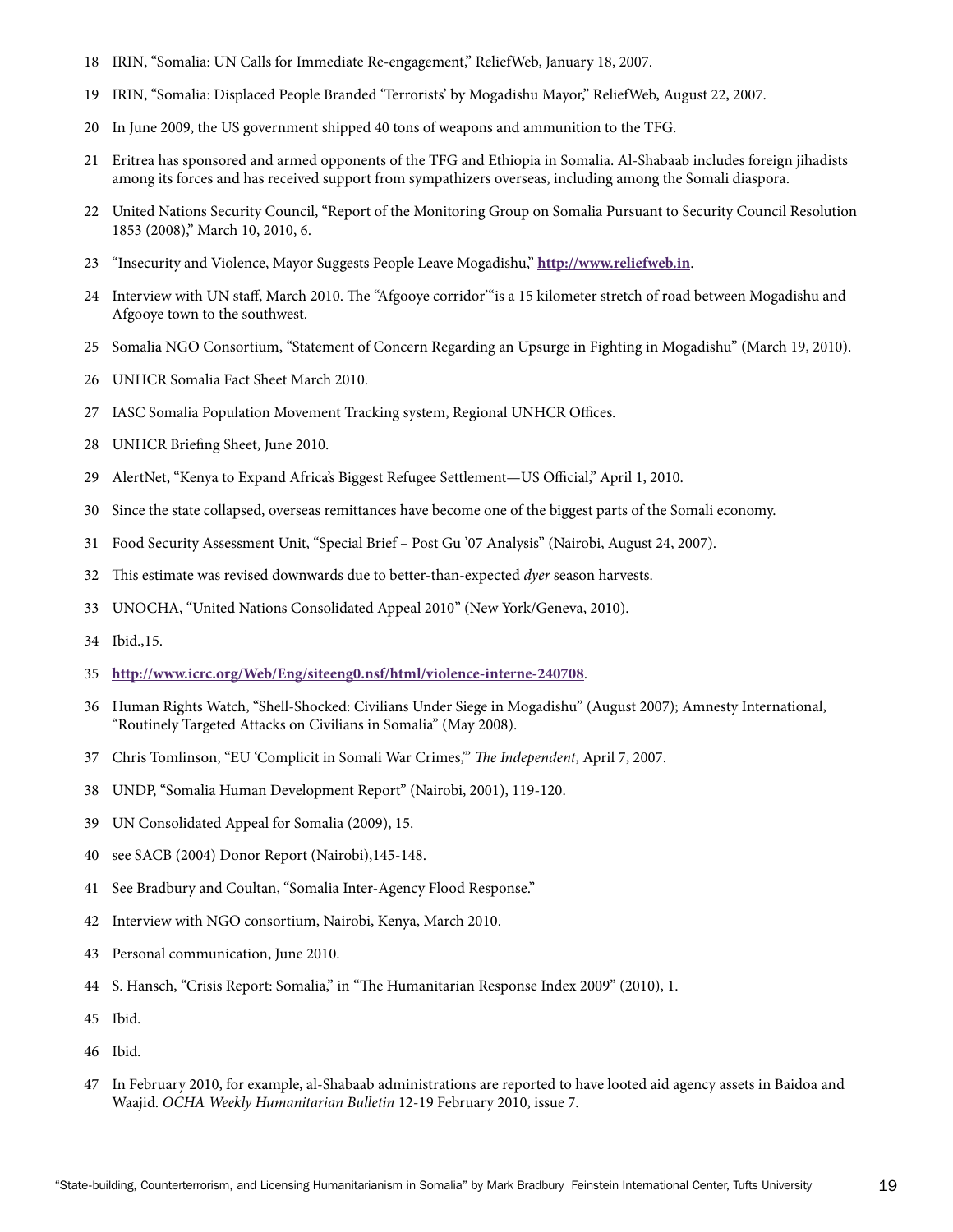- 48 In March 2008, the US carried out missile strikes against suspected terrorists in Doble (near the border with Kenya).
- 49 Robert Maletta, "Somalia: An Accountability-Free Zone?" *Humanitarian Exchange* 40 (September 2008): 2-4.
- 50 OCHA Somalia—Humanitarian Access Update January–December 2009.
- 51 Interview with manager of international NGO, Nairobi, Kenya, March 2010.
- 52 It is reported that this is set at 5% of income.
- 53 Interview with manager of international NGO, Nairobi, Kenya, March 2010.
- 54 Interviews with INGOs, Nairobi, Kenya, March 2010.
- 55 This was also the case before the war.
- 56 Mohamed Mukhtar, "The Boom in Somalia's Roadblocks" (February 21, 2008, unpublished).
- 57 OCHA Somalia—Humanitarian Access Update January–December 2009.
- 58 Interviews with INGOs, Nairobi, March 2010.
- 59 Removing staff from the country for training is restricted due to tight immigration controls in Kenya.
- 60 Interviews with INGOs, Nairobi, March 2010.
- 61 Tomlinson, "EU 'Complicit in Somali War Crimes.'"
- 62 Interview with UN staff, Nairobi, March 2010.
- 63 Daniel Wallis, "Somalia Has Best Chance for Peace in Years— UN," Reuters/ReliefWeb, January 18, 2007.
- 64 ACF, "The Need to Strengthen the Distinction between Humanitarian Aid and Political Agendas in Somalia," Letter to UN Humanitarian Coordinator for Somalia, Nairobi, January 21, 2007 (original emphasis).
- 65 In July, the SRSG in Somalia Ahmedou Ould-Abdallah was succeeded by Augustine Mahiga.
- 66 In 2009, the US government acknowledged that it had provided weapons to the TFG.
- 67 In January 2010, the UN Security Council reaffirmed the mandate of AMISOM. NATO and the US provide logistic support to AMISOM troops drawn from Uganda and Burundi.
- 68 "U.S. Aiding Somalia in Its Plan to Retake Its Capital," *New York Times*, March 5, 2010; and Rick Rozoff, "AFRICOM's First War: U.S. Directs Large-Scale Offensive In Somalia, " Stop NATO, March 16, 2010.
- 69 "Council Adopts Decision on the Launch of EUTM Somalia," ReliefWeb, March 31, 2010.
- 70 Interview with donor representative, Nairobi, Kenya, March 2010.
- 71 Interview INGO staff, Nairobi, Kenya, March 2010.
- 72 Interview with INGO manager, Nairobi, Kenya, March 2010.
- 73 Cynthia Gaigals, "A Principled Approach to Donor Engagement in Somalia" (October, 2005).
- 74 Unlike in Afghanistan—see the "Joint Evaluation of Humanitarian and Reconstruction Assistance to Afghanistan, 2001-2005."
- 75 The Principles and Good Practice of Humanitarian Donorship were endorsed in Stockholm, on June 17, 2003, by Germany, Australia, Belgium, Canada, the European Commission, Denmark, the United States, Finland, France, Ireland, Japan, Luxemburg, Norway, the Netherlands, the United Kingdom, Sweden, and Switzerland.
- 76 Interviews with INGOs in Nairobi, Kenya, March 2010.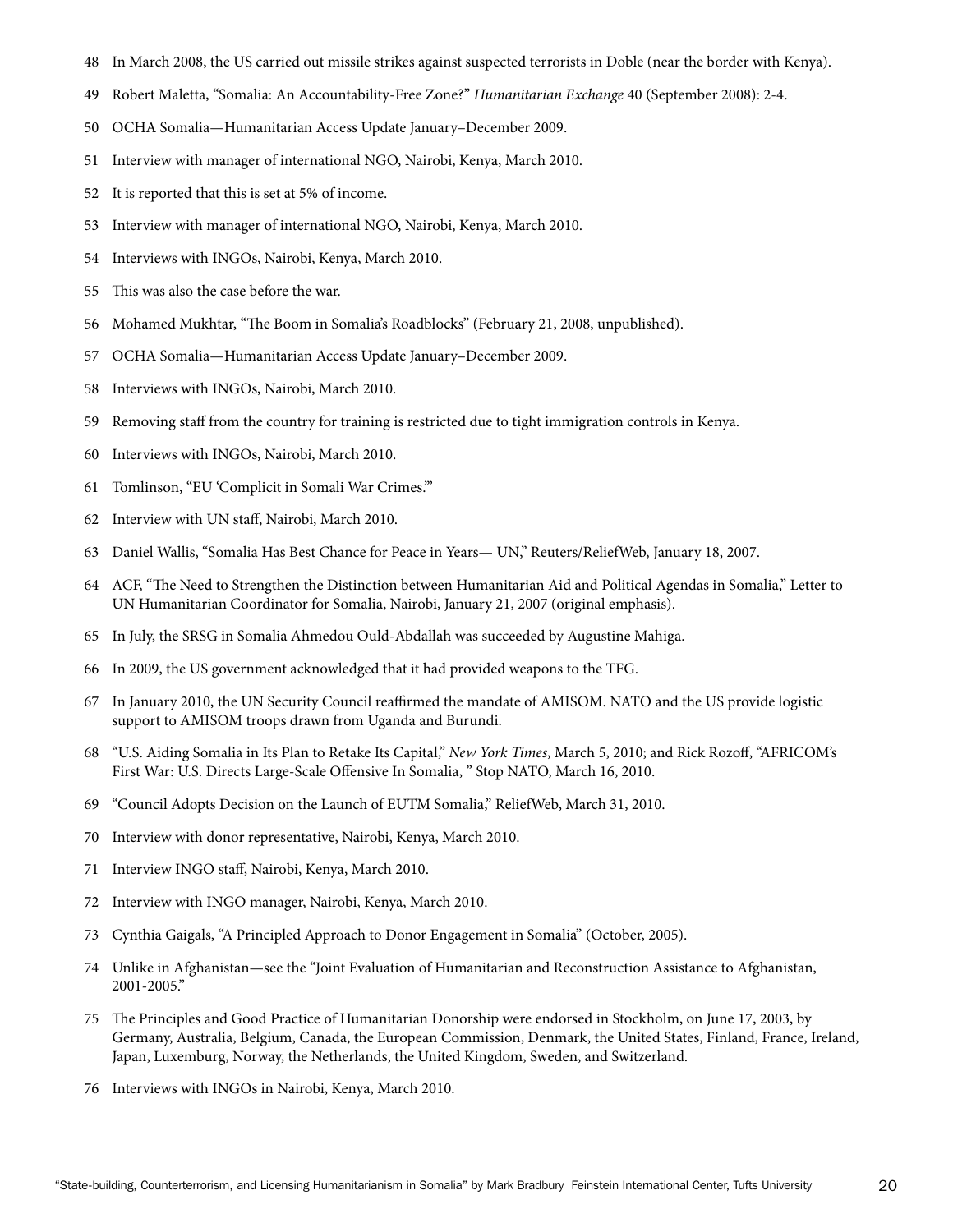- 77 The authority of the Secretary of the Treasury is established by the USA PATRIOT Act of October 2001.
- 78 The humanitarian exemption to this only extends to medicine and religious materials.
- 79 UN employee interviewed in Nairobi, Kenya, March 2010.
- 80 UN employee interviewed in Nairobi, Kenya, March 2010.
- 81 Basil Katz, "U.S. Says Not Playing Politics with Aid to Somalia," Reuters/AlertNet, February 19, 2010.
- 82 Between February 2007 and March 2008, USAID had provided over \$319 million in assistance to Somalia through international and local NGOs and UN agencies.
- 83 OCHA Somalia—Humanitarian Access Update 01 to 31 January 2010.
- 84 Ibid.
- 85 OCHA Somalia—Humanitarian Access Update 01 to 28 February 2010.
- 86 UN employee interviewed in Nairobi, Kenya, March 2010.
- 87 UN Security Council Resolution 1844 (2008) paragraph 8 (c).
- 88 United Nations Security Council, "Report of the Monitoring Group on Somalia." WFP began contracting out the delivery of food aid to Somali businesses in the mid-1990s as a way of shifting the security burden of aid delivery to local actors. While intended to minimize attacks on food convoys, critics have long suggested that it enabled the contractors to pay for militias that fuelled the conflict.
- 89 United Nations Security Council SC/9888, "Security Council Extends Mandate of Group Monitoring Weapons Bans in Somalia, Eritrea, Unanimously Adopting Resolution 1916 (2009)," March 19, 2010.
- 90 UN Security Council, "Security Council Committee on Somalia and Eritrea Issues List of Individuals Identified Pursuant to Paragraph 8 of Resolution 1844 (2008)," April 12, 2010.
- 91 Interviews, Nairobi, Kenya, March 2010.
- 92 Interview with manager of International NGO, Nairobi, Kenya, March 2010.
- 93 "U.N. Rejects Claims Aid Diverted to Somali Rebels," Reuters/AlertNet, February 17, 2010.
- 94 Personal communication, May 2010.
- 95 INGO employee interviewed in Nairobi, Kenya, March 2010.
- 96 Interviews with INGOs, Nairobi, Kenya, March 2010.
- 97 Hansch, "Crisis Report: Somalia."
- 98 Interviews with INGOs, Nairobi, Kenya, March 2010.
- 99 INGO employee interviewed in Nairobi, Kenya, March 2010.
- 100 UN employee interviewed in Nairobi, Kenya, March 2010.
- 101 Interview with INGO employee, Nairobi, Kenya, March 2010.
- 102 J. Macrae and N. Leader, "Shifting Sands: The Search for 'Coherence' between Political and Humanitarian Responses to Complex Emergencies" (HPG Report 8, London, ODI, August 2000); and A. Donini et al., "The State of the Humanitarian Enterprise, Humanitarian Agenda 2015 Final Report," Feinstein International Center, Tufts University, 2008, available at **[https://wikis.uit.tufts.edu/confluence/display/FIC/Humanitarian+Agenda+2015+--+The+State+of+the+Humanitari](https://wikis.uit.tufts.edu/confluence/display/FIC/Humanitarian+Agenda+2015+--+The+State+of+the+Humanitarian+Enterprise) an+Enterprise**.
- 103 Interviews with INGOs, Nairobi, Kenya, March 2010.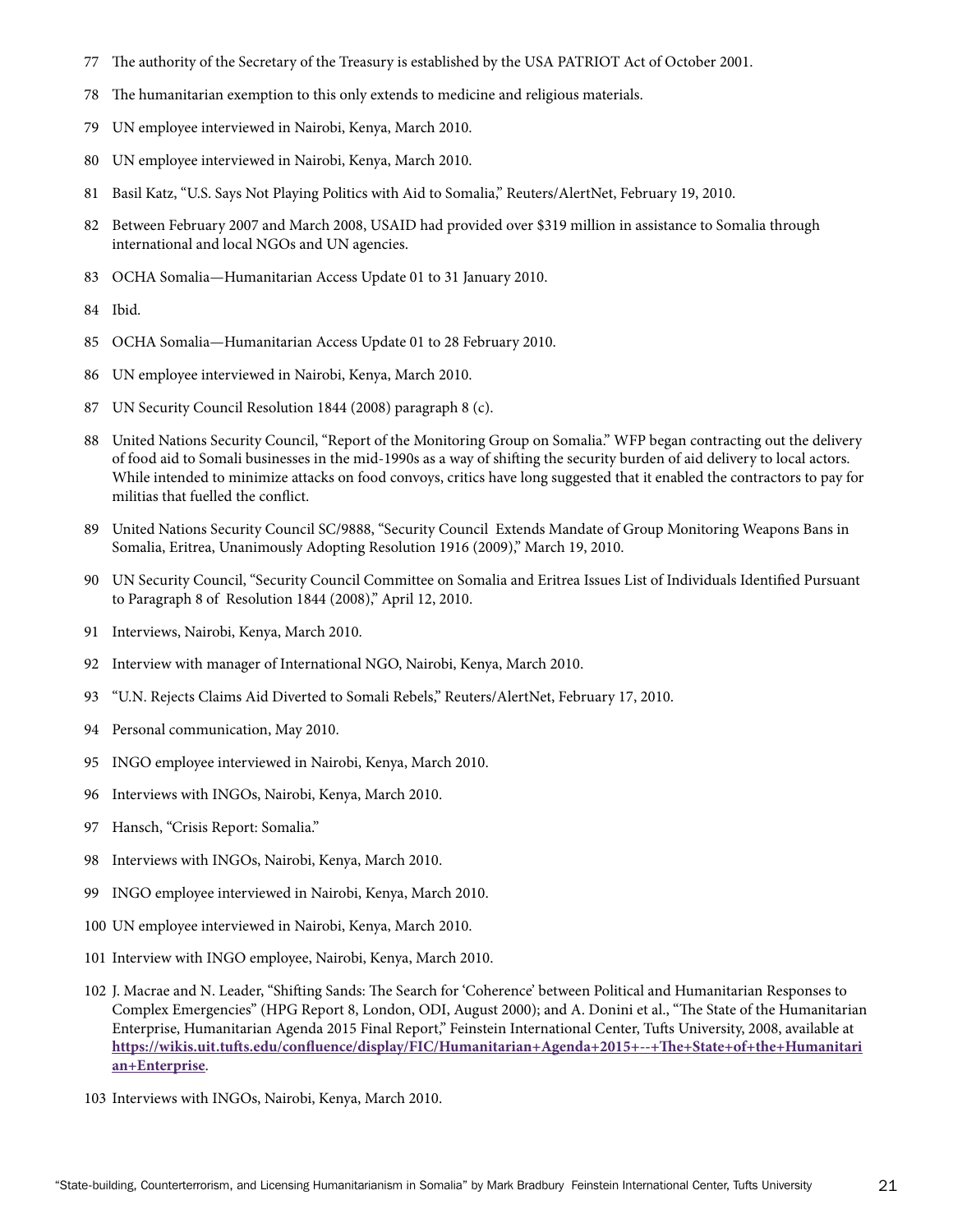- 104 INGO employee interviewed in Nairobi, Kenya, March 2010.
- 105 Interview with UN staff, Nairobi, Kenya, March 2010.
- 106 Interview with INGOs, Nairobi, Kenya, March 2010.
- 107 Interviews, INGOs, Nairobi, Kenya, March 2010.
- 108 See Bradbury and Coultan, "Somalia Inter-Agency Flood Response." The experience of establishing operational principles in Somalia has been very different to that of Operation Lifeline Sudan, due both to the nature of the conflict and the belligerents and the aid coordination mechanisms. See M. Bradbury, N. Leader, and K. Mackintosh, "The 'Agreement on Ground Rules' in South Sudan," Study 3, "Politics of Principle: The Principles of Humanitarian Action in Practice" (London, HPG/ODI, March 2000).
- 109 Somalia NGO Consortium, "World Food Program Suspension of Activities in South/Central Somalia," Letter to WFP Executive Director, February 15, 2010.
- 110 Interview with NGO consortium, Nairobi, March 2009.
- 111 In the 1980s, the Somali government was involved in the diversion of relief assistance meant for the refugees from the 1978 Ogaden war. As an ally of the West during the Cold War, the diversion and manipulation of aid was largely ignored.
- 112 de Waal, *Famine Crimes*; M. Maren, *The Road to Hell: The Ravaging Effects of Foreign Aid and International Charity* (New York: The Free Press, 1997).
- 113 United Nations Security Council, "Report of the Monitoring Group on Somalia."
- 114 Letter from the RC/HC of Somalia to His Excellency Claude Heller, Chairman, Security Council Committee Established Pursuant to Resolution 751(1992) and 1907, Concerning Eritrea and Somalia, March 23, 2010.
- 115 INGO employee interviewed, Nairobi, Kenya, March 2010.
- 116 INGO employee interviewed, Nairobi, Kenya, March 2010.
- 117 INGO employee interviewed, Nairobi, Kenya, March 2010.
- 118 IRIN, "AFGHANISTAN-SOMALIA: Two Towns Braced for Urban Warfare" (OCHA, February 12, 2010).
- 119 See A. Donini, "Afghanistan: Humanitarianism Unraveled?" Feinstein International Center, Tufts University, May 2010.

### **About the Author**

Mark Bradbury has worked in Somalia and Somaliland since the late 1980s for a range of aid organizations, donors, and research institutes. He is Director of the Rift Valley Institute Horn of Africa Course. He is co-author of the "2001 UNDP Human Development Report for Somalia," author of the book *Becoming Somaliland* (2008), published by James Currey & Progressio in association with Indiana University Press, in the African Issues Series; co-editor with Sally Healy of"Whose Peace is it Anyway? Connecting Somali and International Peacemaking" (2009), Conciliation Resources, Accord Issue 21; and coauthor with Michael Kleinman of "Winning Hearts and Minds? Examining the Relationship between Aid and Security in Kenya" (2010 April), Feinstein International Center, Tufts University.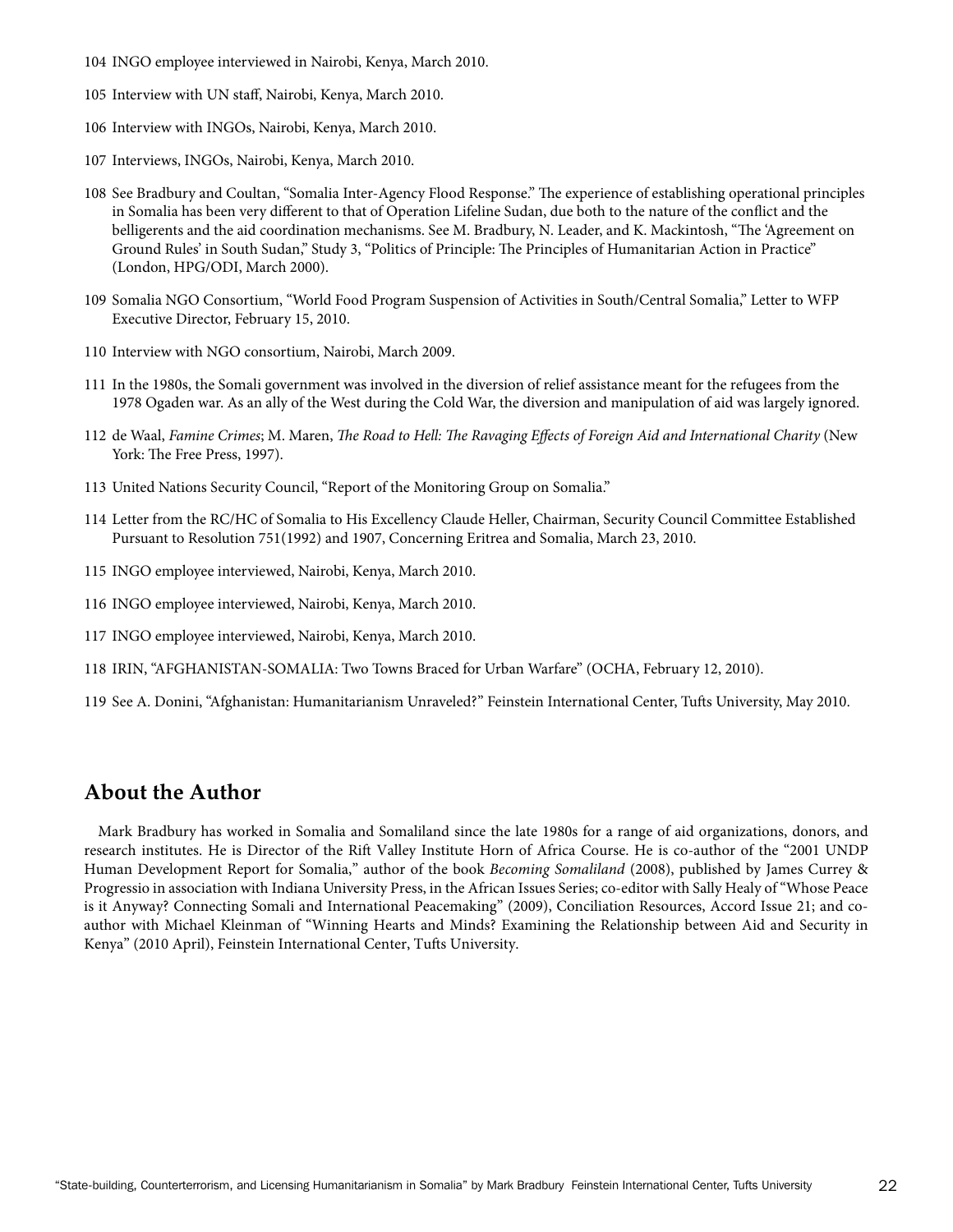# **Appendix**

### **A Brief Chronology of Two Decades of State Collapse**

- **1988** In May, the Somali National Movement, which has been fighting the regime of Mohamed Siyad Barre since 1982, briefly capture Hargeisa and Burco in the north. The government retaliates by bombing Hargeisa and over half a million civilians flee to Ethiopia. Over the next two years, civil war spreads as numerous clan-based military factions are formed.
- **1991** In January, Mohamed Siyad Barre is ousted from Mogadishu by a coalition of armed factions. The state collapses as the factions fight over it, territory, and the economy. In May, following a peace agreement among the northern clans, the SNM proclaims the secession of the northern regions as the Republic of Somaliland.
- **1992** In April, following a UN-mediated ceasefire between rival warlords Ali Mahdi Mohamed and General Mohamed Farah "Aideed," the UN Security Council approves Resolution 751 to establish a limited unarmed observer mission in Somalia, known as UNOSOM. In December, amidst alarm at the growing famine in Somalia and attacks on aid convoys, the UN authorizes the deployment of a US-led UN International Task Force (UNITAF) in support of UNOSOM, and to create a safe environment for the delivery of humanitarian relief.
- **1993** In March, building on a political agreement between Somali factions to form a Transitional authority, UN Security Council resolution 814 authorizes the establishment of a large civilian and military peace support operation, UNOSOM II, to oversee the reconstruction of Somalia. In October, the US announces it is withdrawing from Somalia after the UN becomes embroiled in a conflict with Mohamed Farah Aideed, leading to US casualties.
- **1995** In March, the last UNOSOM troops leave Somalia having failed to restore a government.
- **1998** People of northeastern Somalia establish the non-secessionist Puntland State of Somalia, with Abdullahi Yusuf as president.
- **2000** The Djibouti government and IGAD convene a national peace conference that, in August, establishes a Transitional National Government, headed by Salad Hassan. This is the first internationally recognized Somali government since 1991. But it receives little international backing and is undermined by Ethiopian support for factions who felt marginalized by the Djibouti talks and opposed the TFGs.
- **2002** In October, a National Reconciliation Conference facilitated by IGAD starts in Kenya to produce a successor to the TNG. In December, Somaliland holds the first multi-party elections for 30 years for district councils.
- **2004** In August, a Transitional Federal Charter for Somalia is adopted and transitional parliament is inaugurated. In October, it selects Abdullahi Yusuf as the president of Somalia.
- **2006** In April, fighting erupts in Mogadishu between an alliance of warlords, backed by the US, and Islamic court militias and the general public who are tired of years of warlord rule. The Islamic Courts Union emerges victorious, with Sheikh Sharif Sheikh Ahmed as its chair. It rapidly extends its authority to much of south central Somalia, threatening the TFG. In December, after talks between the TFG and the ICU fail, Ethiopia invades Somalia in support of the TFG and captures Mogadishu.
- **2007** In January, the TFG is installed in Mogadishu. Defeated ICU leaders flee towards Kenya, pursued by the TFG and Ethiopia, while the US carries out airstrikes against suspected al-Qaeda operatives. In Februrary, the African Union deploys a limited peacekeeping force of Ugandan soldiers to the capital to protect the Transitional Federal Institutions and secure Mogadishu airport and port. In March, fighting erupts in Mogadishu between the combined TFG and Ethiopian forces and a mix of clan and Islamist militias opposed to the Ethiopian presence, causing mass displacement from the capital. In September, leaders of the ICU in Eritrea establish the Alliance for the Re-Liberation of Somalia (ARS).